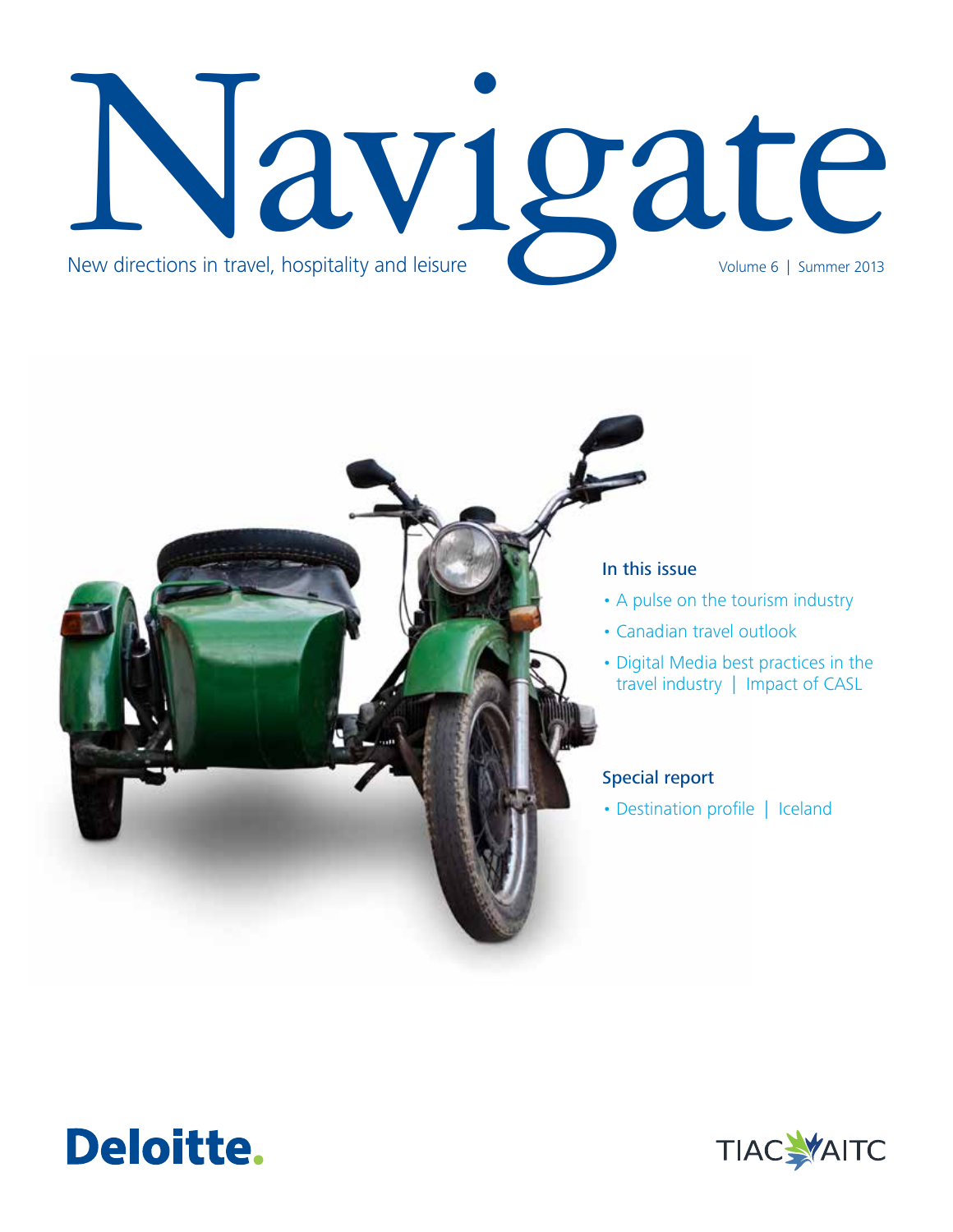# **Contents**

#### *Navigate*

This is the sixth edition of our semi-annual publication: *Navigate*. Each issue provides a pulse on the Canadian travel, hospitality and leisure industry and highlights future trends. Each issue also explores a 'hot' topic that is having significant influence on the industry.



| <b>Contributors</b> |    | What's next?                                                         |
|---------------------|----|----------------------------------------------------------------------|
| Deloitte            |    |                                                                      |
| Dylan Carr          | 2  | A pulse on the tourism industry                                      |
| Andrew Cheng        |    |                                                                      |
| Maureen Convery     | 6  | <b>Canadian travel outlook</b>                                       |
| Lorrie King         |    |                                                                      |
| Bernice Pao         | 14 | Digital Media best practices in the travel industry   Impact of CASL |
| Kristina Valentini  |    |                                                                      |
| Stephen Yu          | 30 | Destination profile   Iceland                                        |
|                     |    |                                                                      |
| <b>TIAC</b>         | 36 | Methodology                                                          |
| David Goldstein     |    |                                                                      |



David Pierzchala

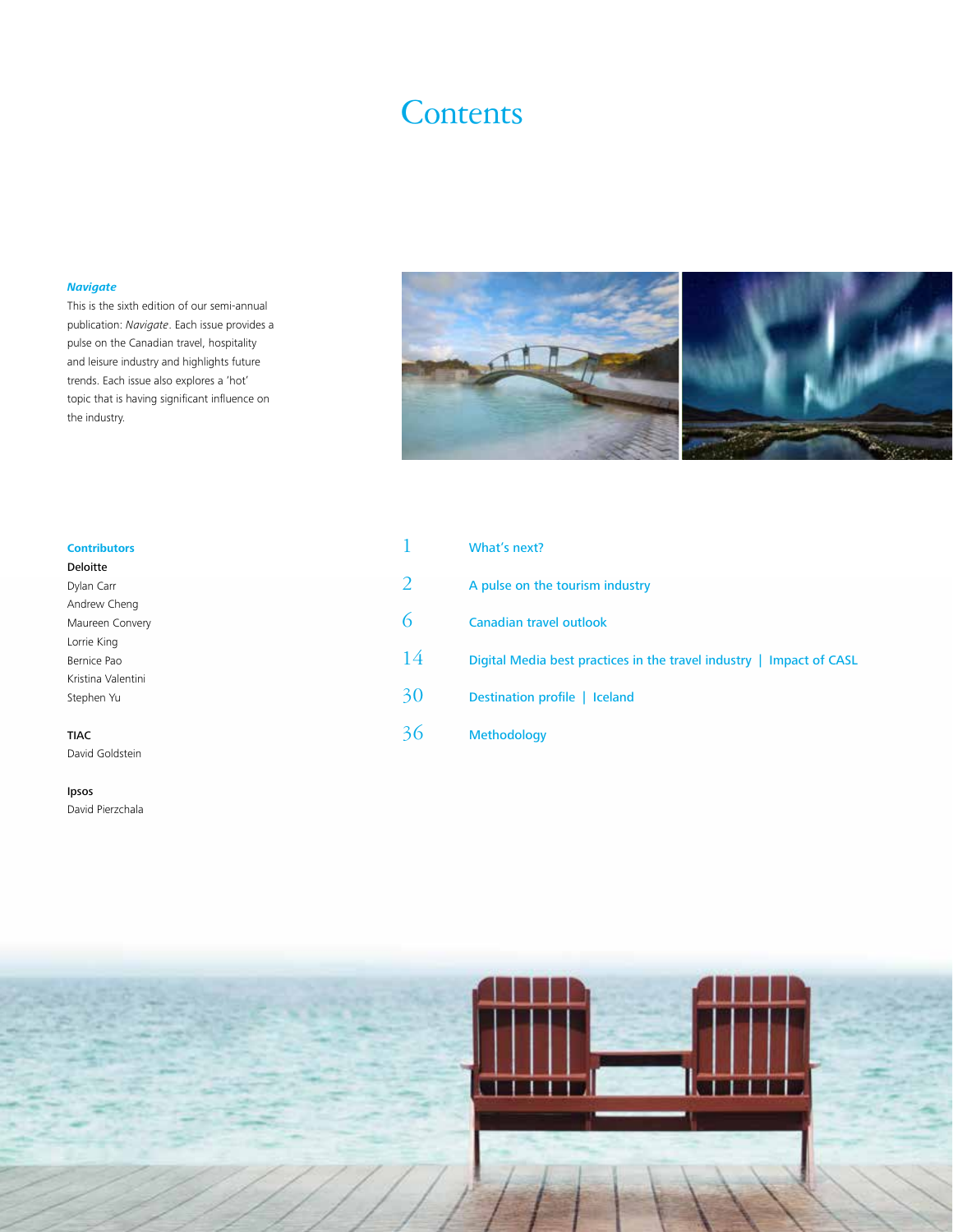# <span id="page-2-0"></span>What's next?

Global arrivals reached a milestone in 2012 surpassing one billion to reach 1.035 billion. Asia-Pacific with 7% growth was the top overall regional performer, while sub-regions South East Asia, North Africa, and Central and Eastern Europe all had 8% growth or higher. Governments continue to see tourism as an effective driver of revenue in a slow growth environment. Countries such as Canada and the U.S. are looking closely at customs and visa requirements to reduce processing time for new emerging market visitors and promote more off-peak seasons. The U.S. has also increased marketing expenditures in target regions through its Brand USA initiative. Strong currency regions such as Canada and emerging markets in South East Asia and Latin America continue to be targets for international travel markets as Eurozone visitors have seen their currency fall again from 2011 levels.

Canada's six emerging and transition markets continue their march towards a larger slice of the Canadian travel market. Currently representing 6% of arrivals, emerging markets will soon near the 10% market share held by the traditional four core markets (U.S. retains 73% of arrivals). Emerging markets continue to grow at rates greater than 5% (with the exception of South Korea) and core markets (in Europe) continue to shrink.

Our survey of Canadian travellers is showing a positive outlook for both domestic leisure and business travel. 25% of Canadians intend to travel more, while 68% suggest that they are as likely as last year to take a personal vacation in the coming 12 months. Domestic business travel intentions are up as 66% of travellers are as likely to take a business trip in the next 12 months compared to 59% at this point last year.

In this edition of *Navigate*, we explore the effect of technology on many aspects of the industry, from data analytics to crowd-sourcing, while also highlighting the regulatory challenges travel, hospitality and leisure companies face (such as Canada's new Anti-Spam Law). We emphasize the importance of maintaining strong consistent communication channels across media platforms, especially in the midst of a crisis.

Our latest 'hot' destination is the not always aptly named Iceland. Its climate, mediated by the North Atlantic current, provides outdoor enthusiasts with plenty of activities for both summer and winter. The Icelandic people were recently recognized by the World Economic Forum as being the most welcoming to tourists. To continue our digital trend we highlight the critically acclaimed marketing campaigns that helped put Iceland on the map (for more than just volcanos).

We hope you enjoy this latest Summer edition of Navigate and encourage any feedback or suggestions.

Sincerely,

Lonie King

Lorrie King **David Goldstein** Partner and National Travel Hospitality and Leisure Leader Deloitte

人子才

President and Chief Executive Officer Tourism Industry Association of Canada (TIAC)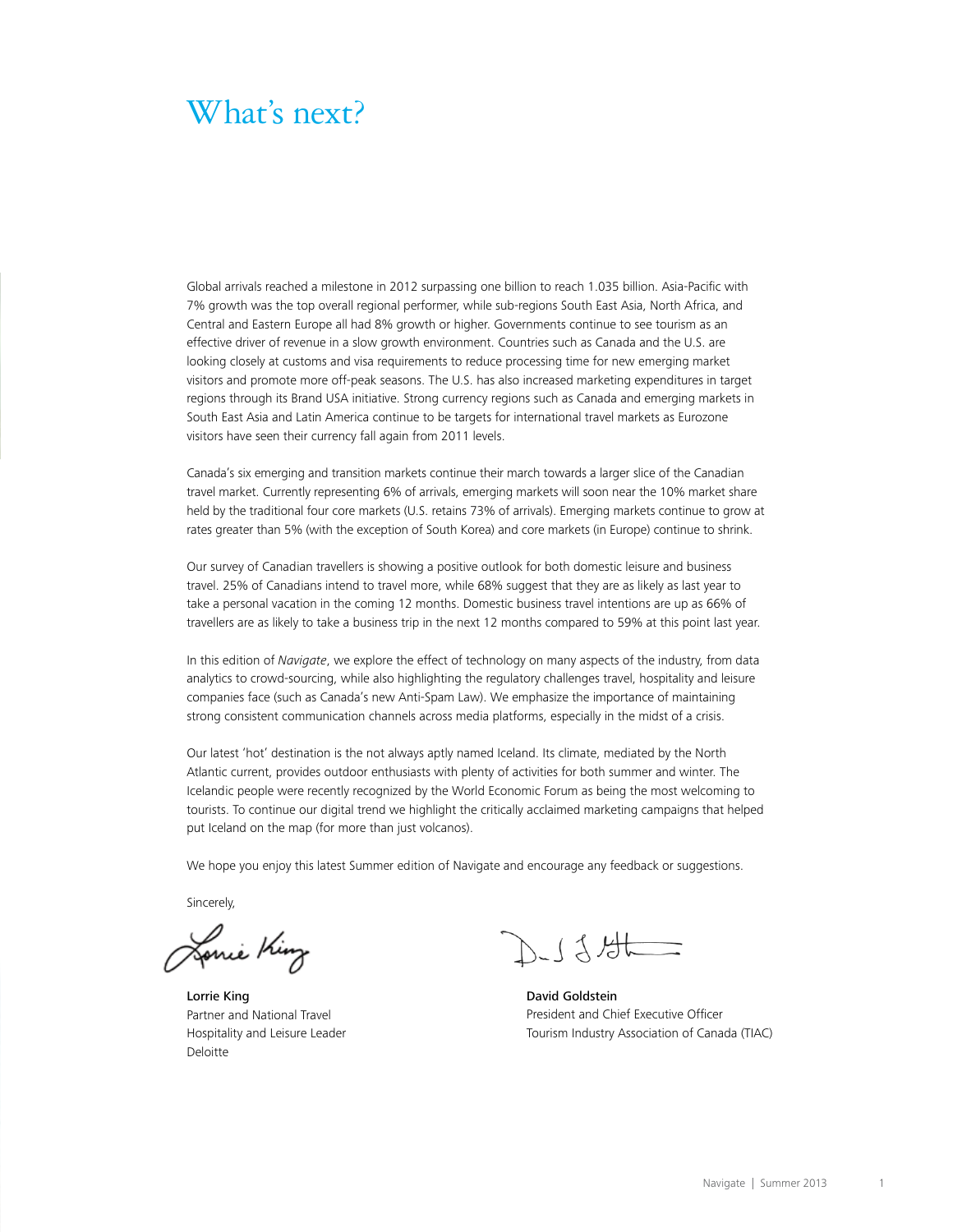<span id="page-3-0"></span>

# A pulse on the tourism industry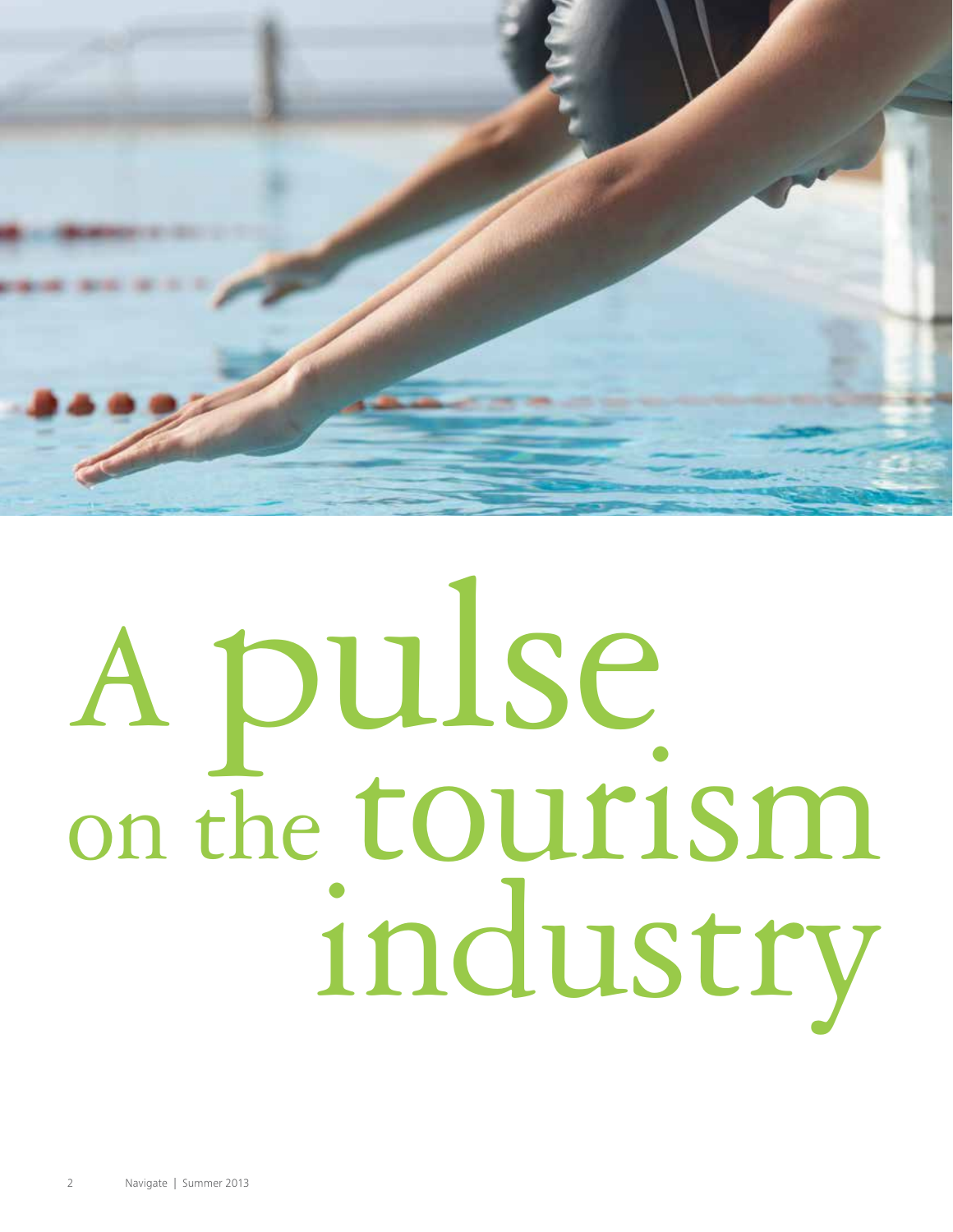# State of the industry

- Global arrivals have increased 3.9% year-over-year as of December 2012 while global receipts grew by 4% in 2012 vs. 2011. Growth is expected to continue in 2013 only slightly below the 2012 level  $(+3\%$  to  $+4\%)$  and in line with United Nations World Trade Organization (UNWTO) long term forecast.
- Arrivals to Canada from the U.S. grew 2.2% to help drive a 1.8% increase in arrivals in 2012. Canada's other travel markets grew slightly with emerging and transiton markets exhibiting greater than 5% growth, while transitional core markets continued to decline. Canada's tourism receipts increased at a reasonable 4.4% for the

12-month period powered by non-U.S. receipts growth of 5.8%.

- The Canadian hospitality sector is steady with revenue per available room (RevPAR) and average daily rate growing 1.4% and 1.7% over the 12-month period to March 2013.
- Our April 2013 survey of Canadian leisure travellers suggests that Canadians' intentions to travel to the U.S. and within Canada for the next 12 months have increased relative to the previous period.

#### **A pulse on the tourism industry**

| Industry snapshot - International                                                                                                                                                                             |                                                            |
|---------------------------------------------------------------------------------------------------------------------------------------------------------------------------------------------------------------|------------------------------------------------------------|
| Global tourism arrivals (2012)                                                                                                                                                                                | 1.035B (+3.9%)                                             |
| Global tourism receipts (2012)                                                                                                                                                                                | $$1,074.57B' (+4%)$                                        |
| Canada's international travel deficit (2012)                                                                                                                                                                  | $$17.85B (+9.6%)$                                          |
| Industry snapshot - Canada                                                                                                                                                                                    |                                                            |
| International arrivals to Canada - ITM as of December 2012<br>U.S.<br>All other countries<br>Total                                                                                                            | $11.9M (+2.2%)$<br>$4.5M (+0.9%)$<br>$16.3M (+1.8%)$       |
| Canadian tourism receipts - LTM as of December 2012<br>U.S.<br>All other countries<br><b>Total</b>                                                                                                            | \$7.243B (+2.4%)<br>\$10.107B (+5.8%)<br>\$17.350B (+4.4%) |
| <b>Canadian hospitality metrics</b>                                                                                                                                                                           |                                                            |
| Canadian hospitality metrics - LTM as of March 2013<br>Occupancy rate<br>Revenue per available room (RevPAR)<br>Average daily rate (ADR)                                                                      | 54.8% (-0.3%)<br>$$69.21 (+1.4%)$<br>$$126.4 (+1.7%)$      |
| <b>Traveller outlook</b>                                                                                                                                                                                      |                                                            |
| Percentage of survey respondents who are more or as likely to travel to a specified destination<br>for a personal vacation over the next 12 months**<br>Within Canada<br>To the U.S.<br>Outside North America | 93% (vs. 92%)<br>79% (vs. 78%)<br>65% (vs. 65%)            |
| Percentage of survey respondents who are more or as likely to travel to a specified destination<br>for business travel over the next 12 months**<br>Within Canada<br>To the U.S.<br>Outside North America     | 90% (vs. 84%)<br>72% (vs. 73%)<br>64% (vs. 62%)            |

Note: Dollar figures are in Canadian Dollars

Source: UNWTO, Statistics Canada, STR Global, Ipsos; Canadian Tourism Commission. July 2010 - June 2012 report; Ontario Ministry of Tourism / PKF Hotel industry statistics for Canada

\*Converted from original value of \$1,075 BUSD using Bank of Canada's 2012 average exchange rate of 1USD = 0.9996 CAD

\*\*Traveller outlook % in parentheses represent responses from Summer 2012 Navigate survey (April 2013 – May 2013 vs. April 2012 – May 2012)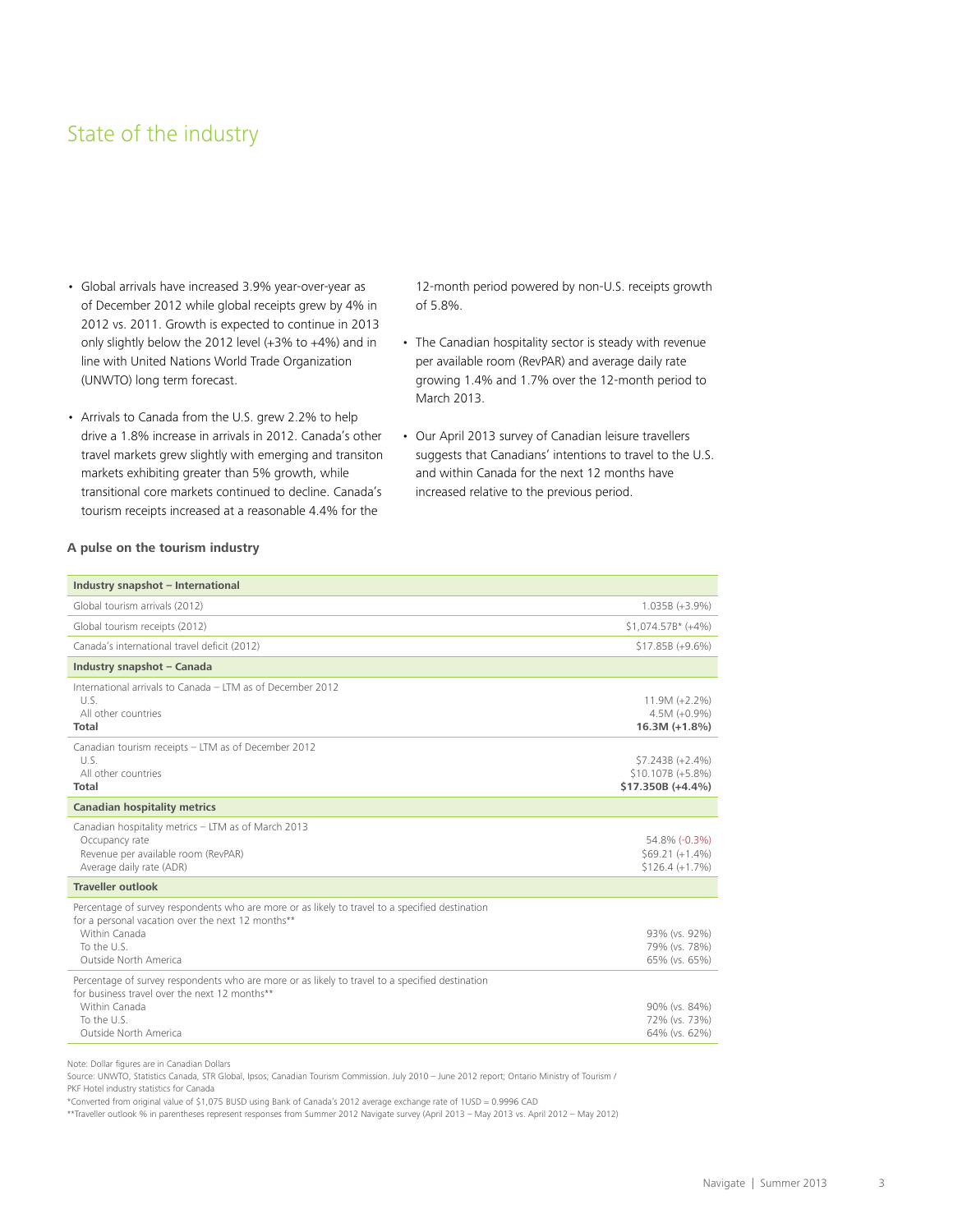# Travel deficit widens as Canadians continue to spend more abroad

## **Canadian tourism receipts (from foreigners), payments (by Canadians abroad) and resulting travel deficit**

(In CAD \$Billions)



Source: Statistics Canada - International Travel Account

- Total inbound travel receipts grew approximately 4% while spending abroad grew almost 7% in 2012, causing Canada's international travel deficit to increase to \$17.8 billion
- Canada's travel deficit with the U.S. grew by \$1.4 billion to close at \$14.5 billion, as Canadians spent 7.8% more than in 2011
- This may be driven by the continued strength of the Canadian dollar as well as increases in personal duty exemptions announced in June 2012
- American travellers spent only 2.4% more in Canada this past year in line with the 2.2% increase in visits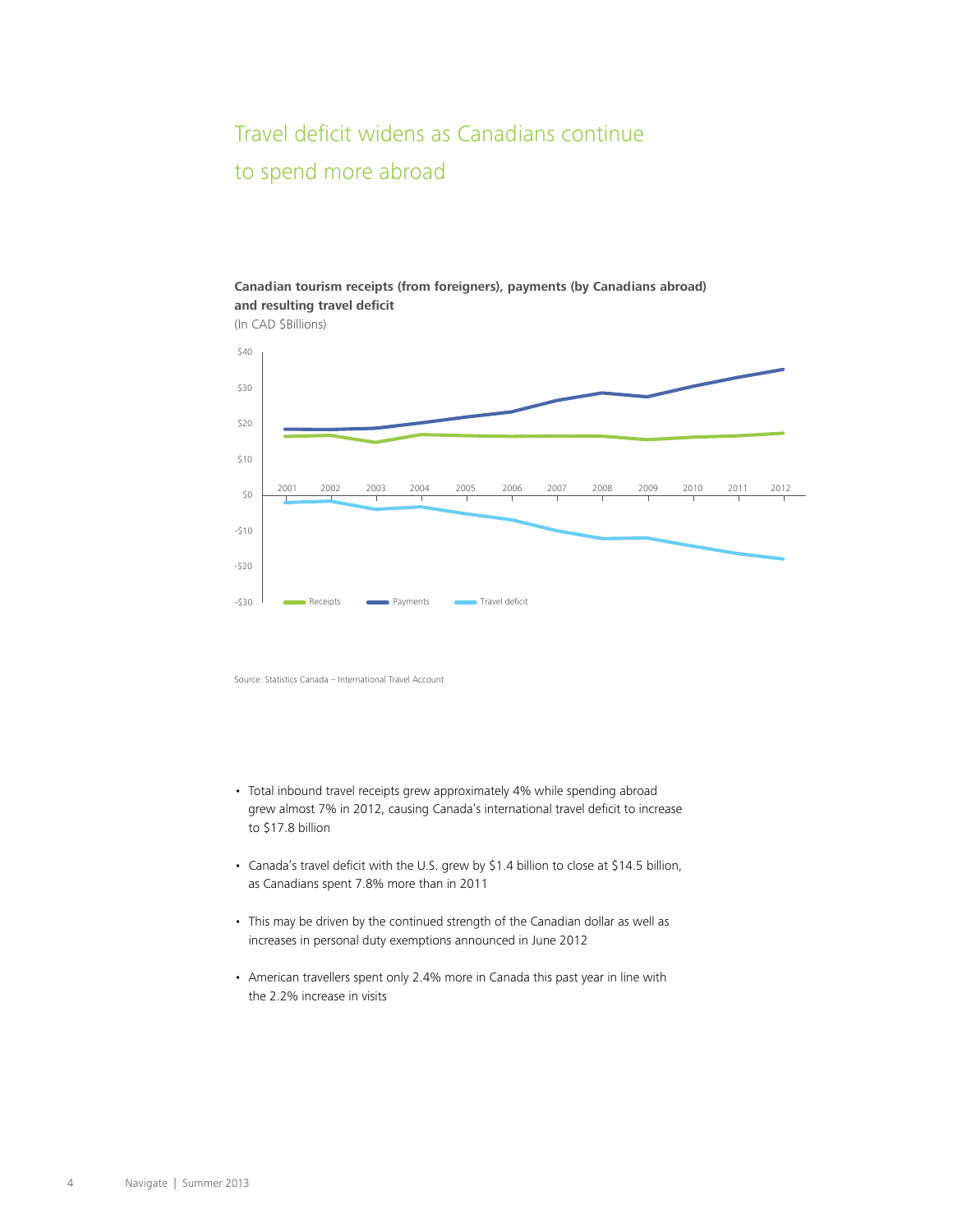# Emerging markets fuel Canada's arrivals growth



## **Canadian arrivals from key international markets**

2011 vs. 2012

Source: Canadian Tourism Commission - Tourism Snapshot

- A 2.2% increase in U.S. arrivals and an 11.2% increase in emerging market arrivals drove an overall 1.8% increase in year-over-year arrivals
- China (+18.3%), Mexico (+7.3%), Brazil (+6.4%) and India (+5.3%) along with a resurgent Japan (7.2%) continue to offset losses in some of our core markets
- Australia (+6.5%) was the sole bright spot among the overall -1.1% decline in core market arrivals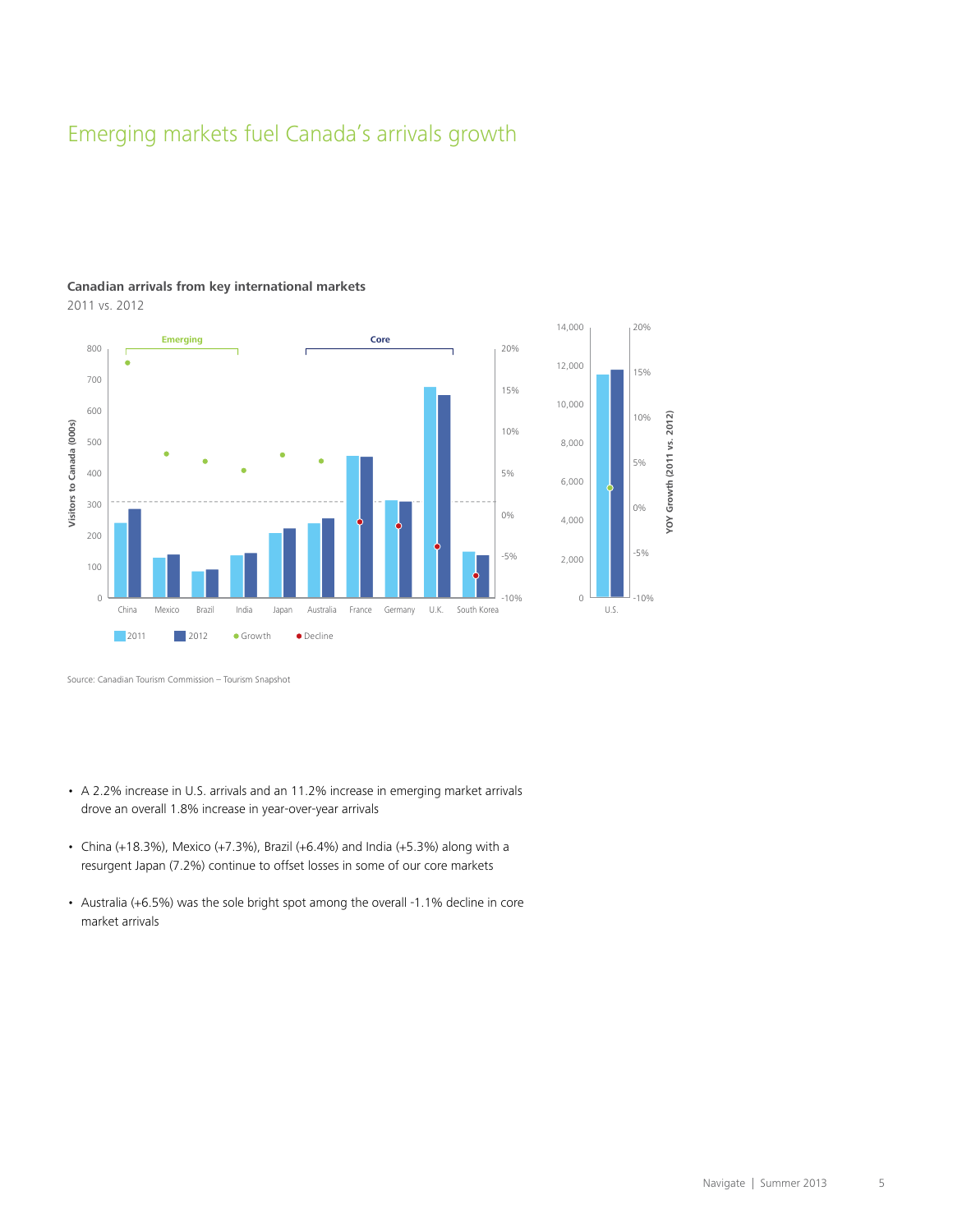<span id="page-7-0"></span>

# Canadian travel outlook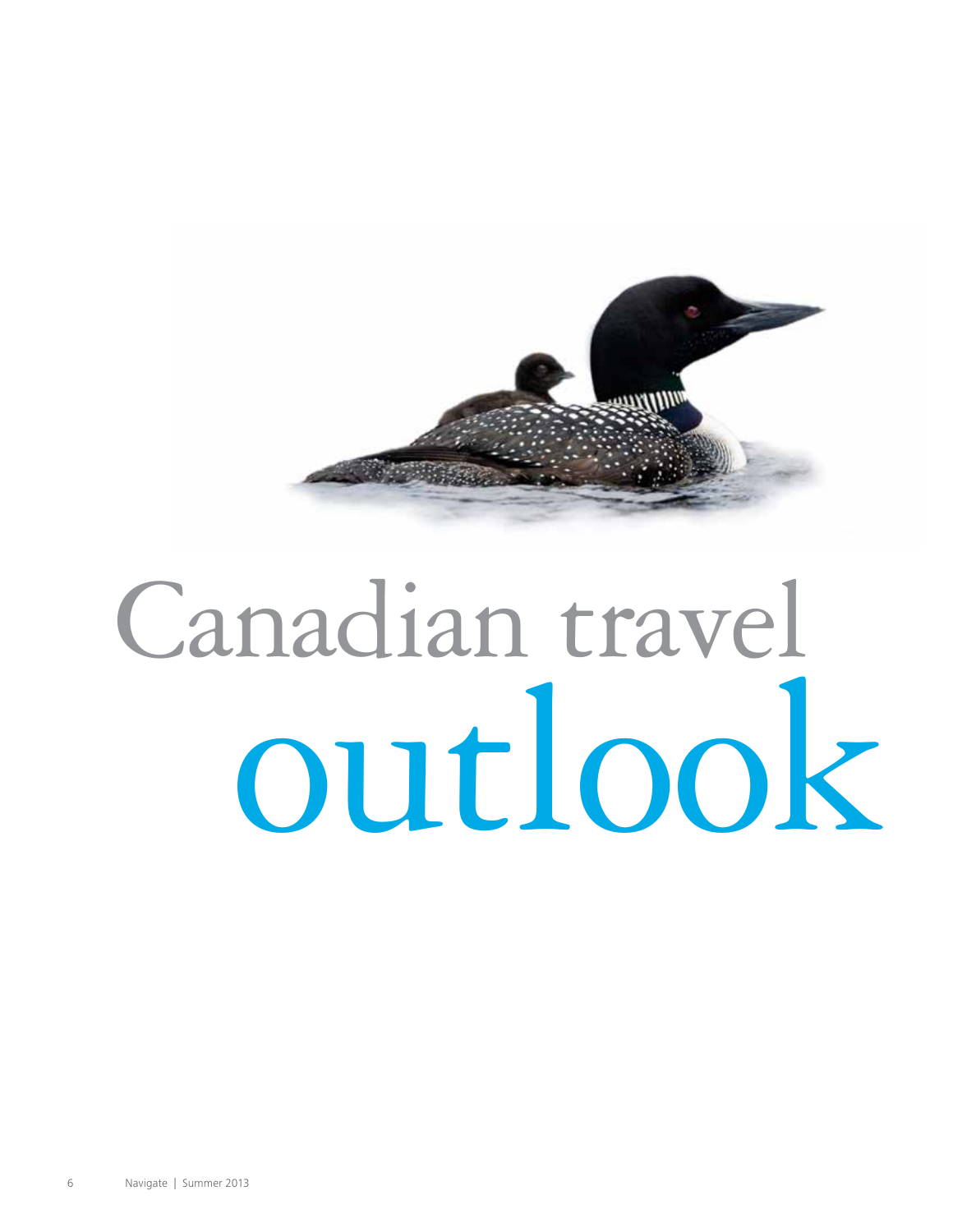# Where and how are Canadians travelling?

#### **Leisure visits in past 12 months**





#### **Mix of business and leisure visits in past 12 months**

• Young travellers continue to take the most leisure trips

• 35-44 year-olds took the most trips combining leisure with business travel in the past 12 months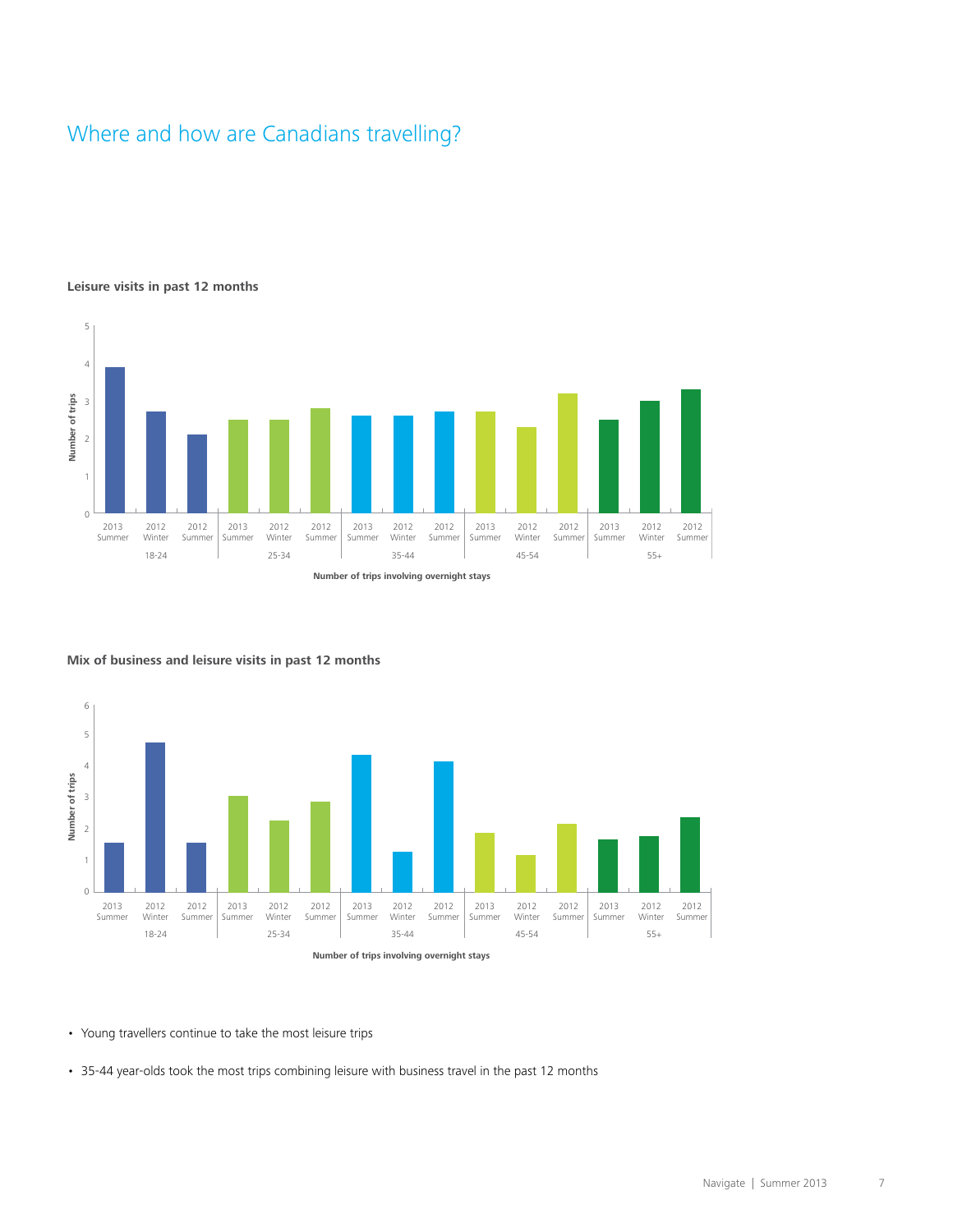# Where and how are Canadians travelling? (continued)







Canadian travellers stating they are somewhat or very likely to take a vacation of 5 or more nights has increased compared to last survey, while their intention to take a shorter trip within Canada has not changed

- Intentions to take a short vacation to the U.S. have increased, likely due to a strong Canadian dollar, more focused marketing and increased duty allowances for travellers staying less than a week
- Travellers may be tapped out on short stays in the Caribbean, but are more interested in longer and potentially more exploratory vacations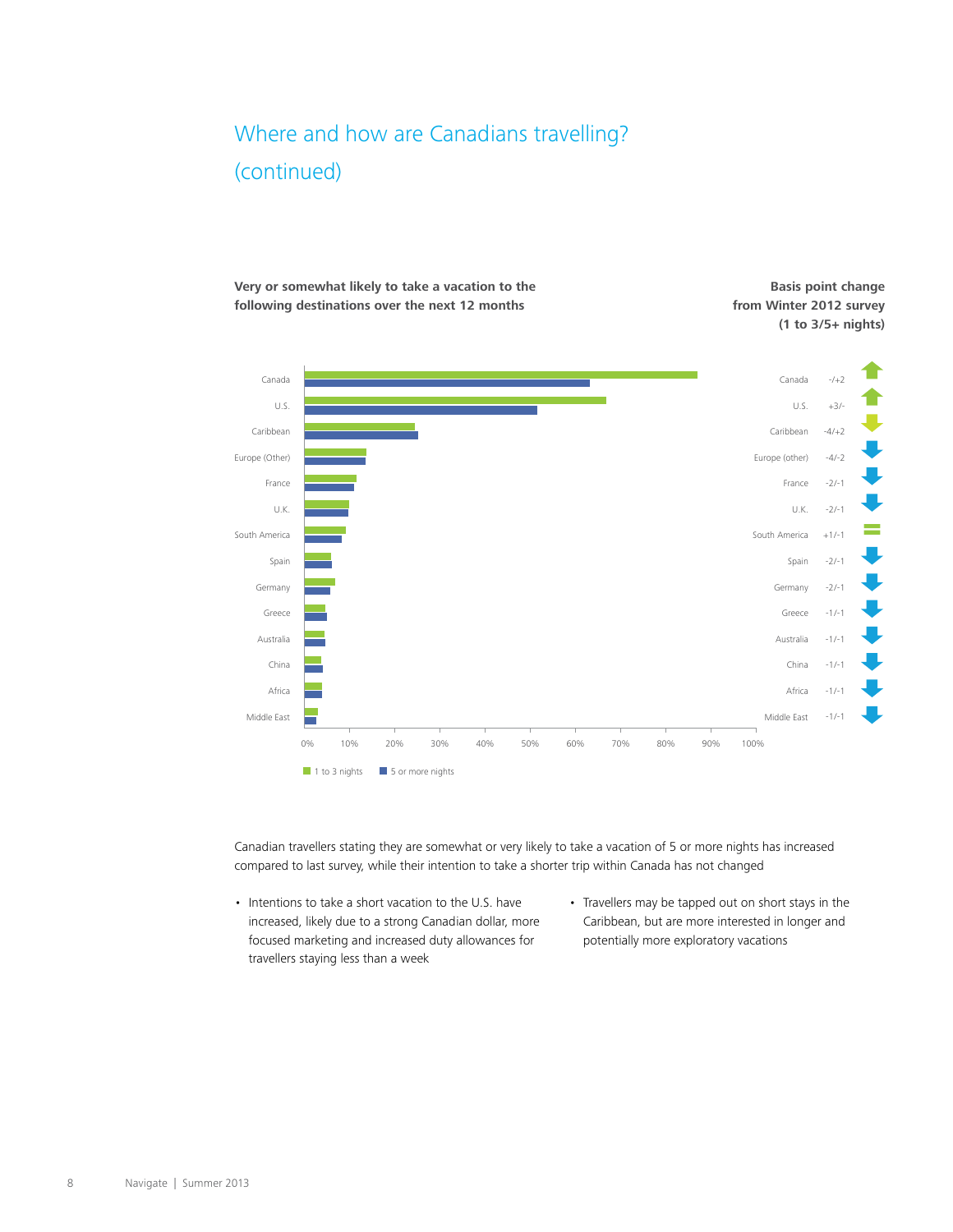# Regional flavour

### **What is the likelihood that you will take a vacation for 5 or more nights to the U.S. over the next 12 months?**



**What is the likelihood that you will take a vacation for 5 or more nights to the U.K., France, Germany, Greece or Spain over the next 12 months?**



- Western Canadians are most likely to visit the U.S. in the next 12 months
- Ontarians are the most avid Euro-trip planners. Ontario has the highest proportion of respondents intending to visit U.K., France, Germany Spain and Greece in the next 12 months.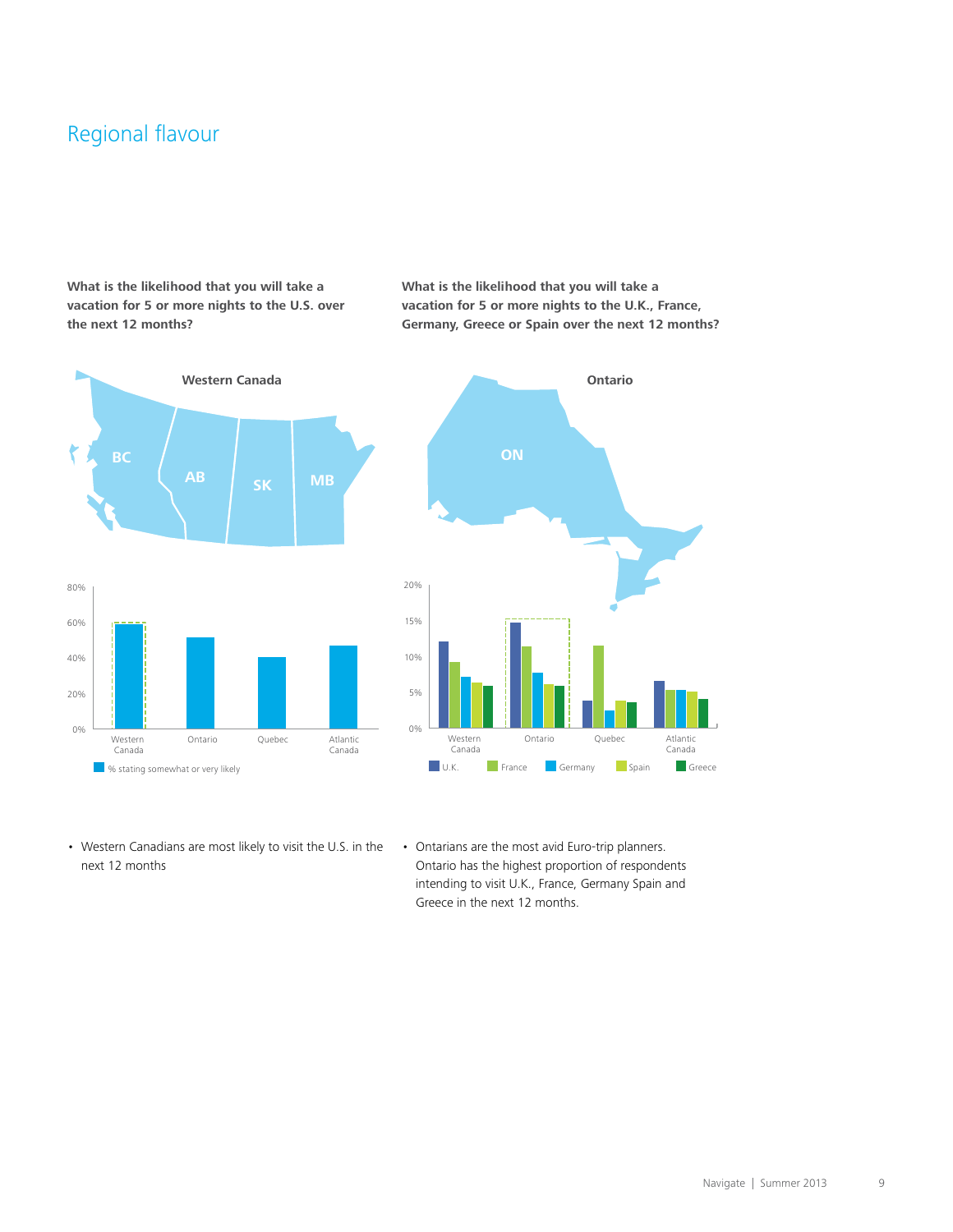# Regional flavour (continued)

**Number of leisure trips in the past 12 months (Quebec vs. rest of Canada)**





**Compared to last year, are you more or less likely to travel to the following destinations for a personal vacation over the next 12 months?**





• Compared to the rest of Canada, Quebecers are most likely to take at least one leisure trip with more than half taking one vacation in the past 12 months

• Compared to last year, Quebecers are more likely to travel abroad and second most likely to travel to the U.S. than any other Canadian region. They were also less likely to travel within Canada than in the past 12 months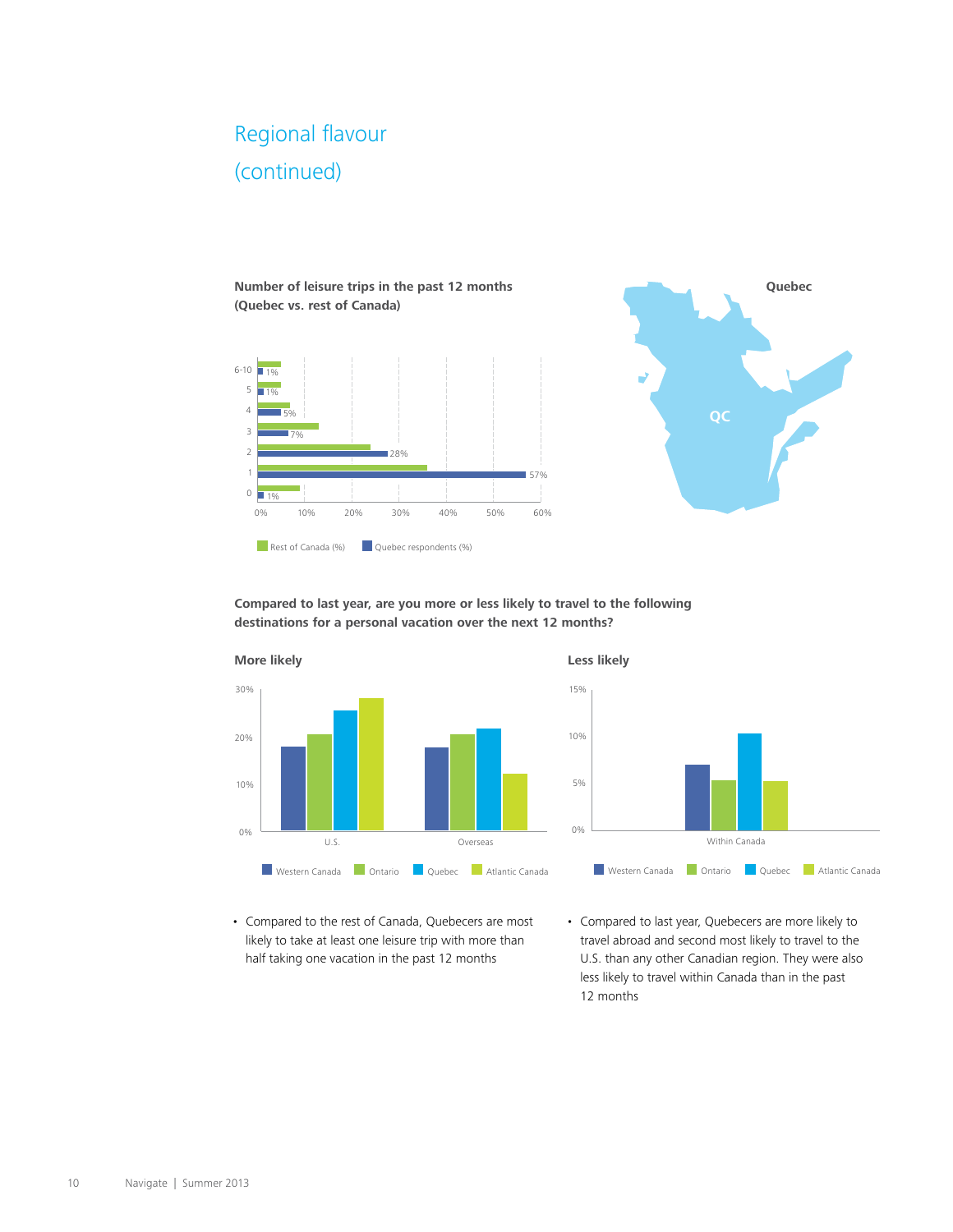# Regional flavour (continued)



- 76% of Atlantic Canadians are planning a trip greater than 5 nights within Canada in 2013
- Atlantic Canadians were most likely to combine business trips with leisure travel in the past 12 months

**What is the likelihood that you will take a vacation for 5 or more nights within Canada over the next 12 months?**





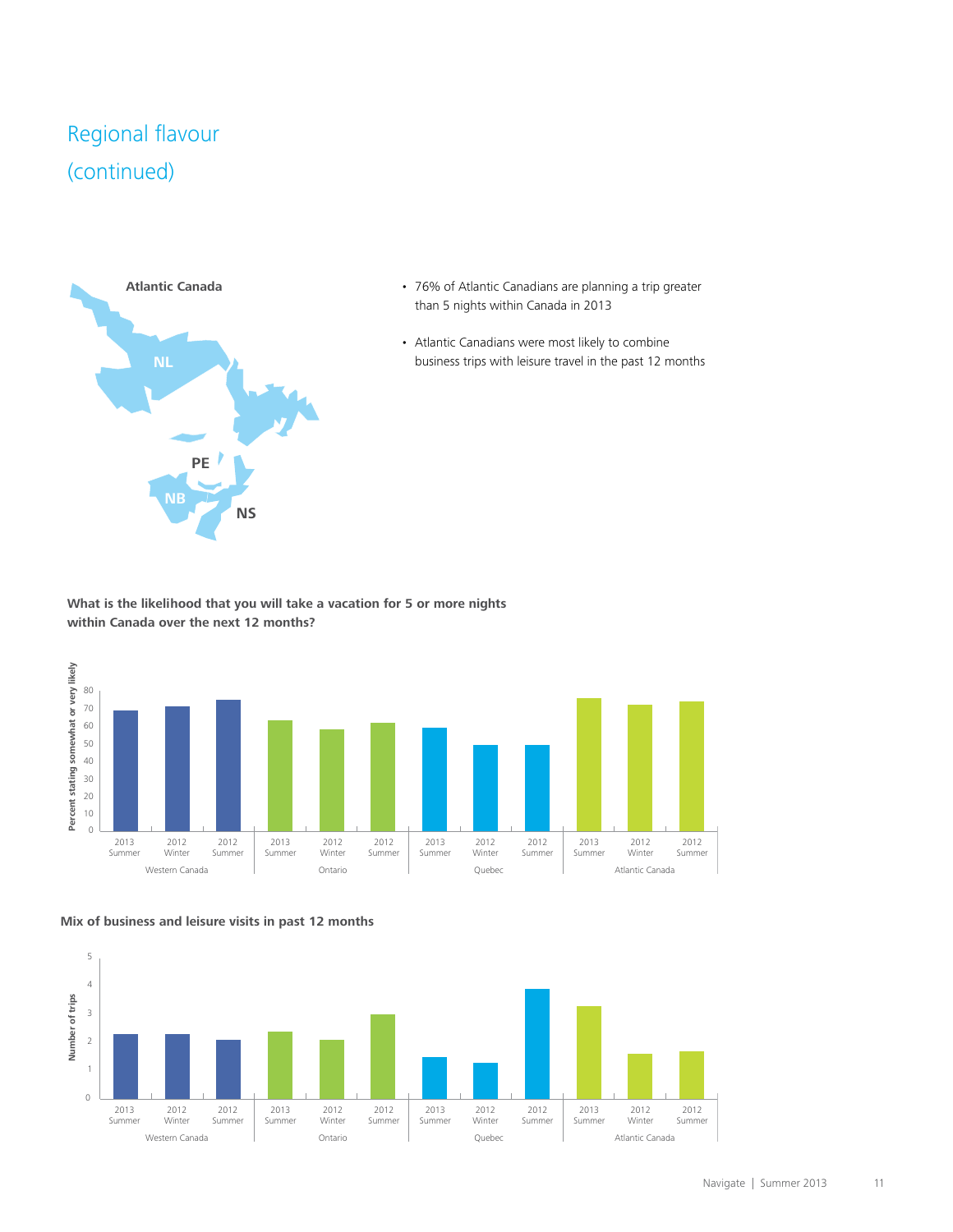# Canadians continue to spend more overseas

- Canadians travelling overseas spent \$399 (on average) less on travel compared to 6 months ago
- Domestic spending declined marginally while spending south of the border increased 16%
- Ontarians were the only regional group to increase their spending within Canada
- Western Canadians continued to spend the most though have fallen 12% from a year ago

#### **Average spending on travel in past 12 months**



# **Average spending within Canada**

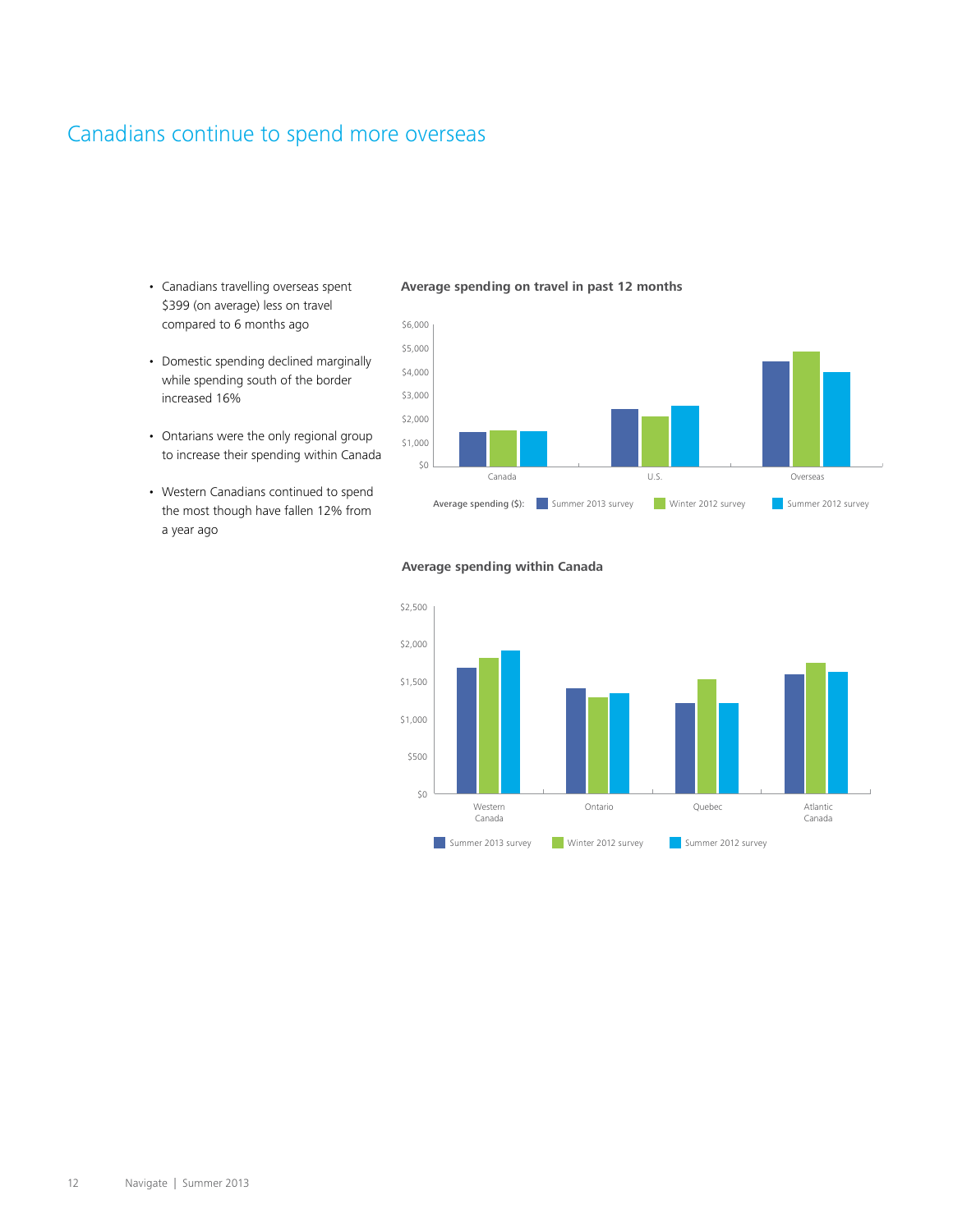The majority of Canadians choose destinations based on desired climate or weather and seek to save money on lodging, but differences exist between respondents with children and the national average





• Households with children had the same top two criteria (climate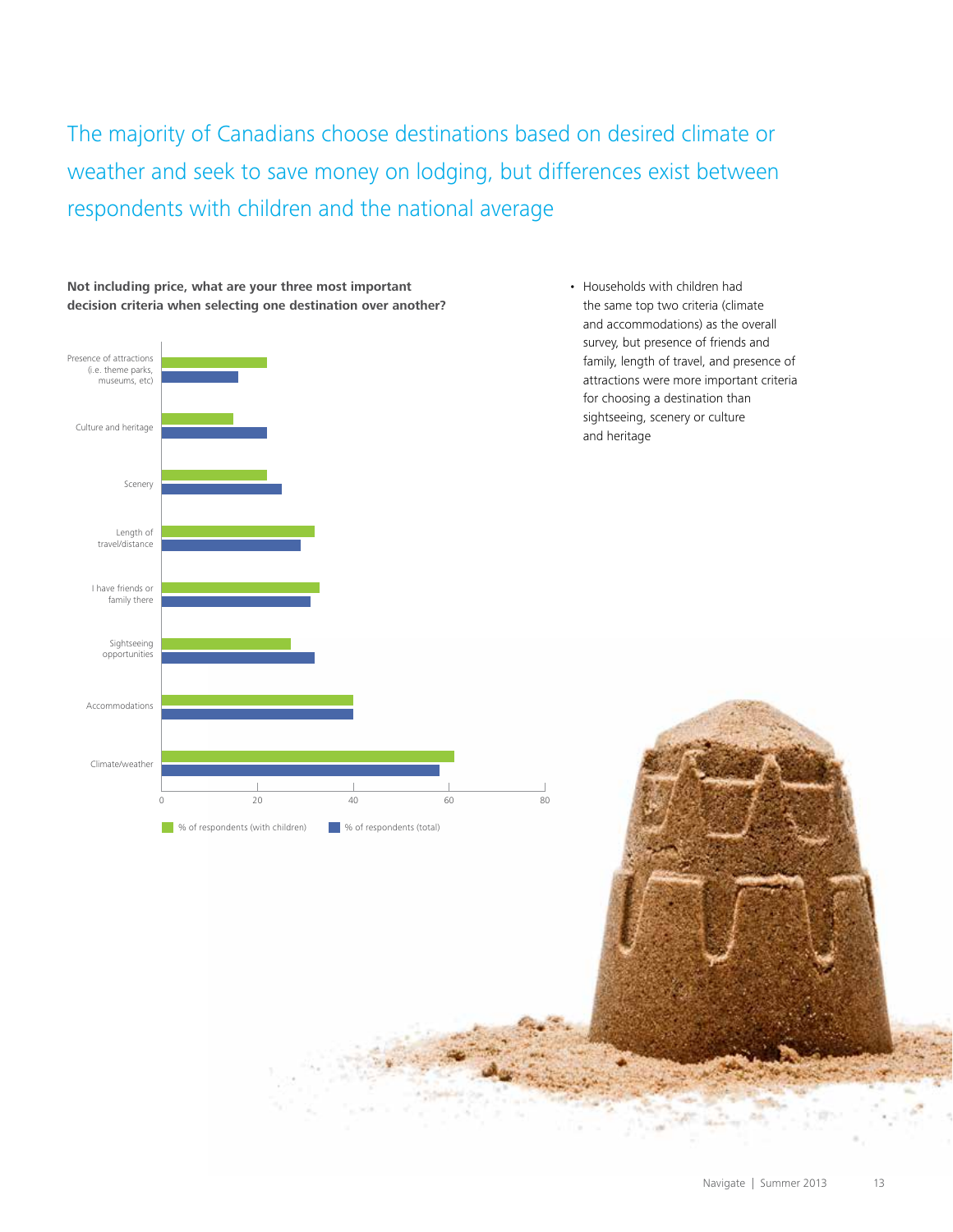<span id="page-15-0"></span>

# Digital media best practices in the travel industry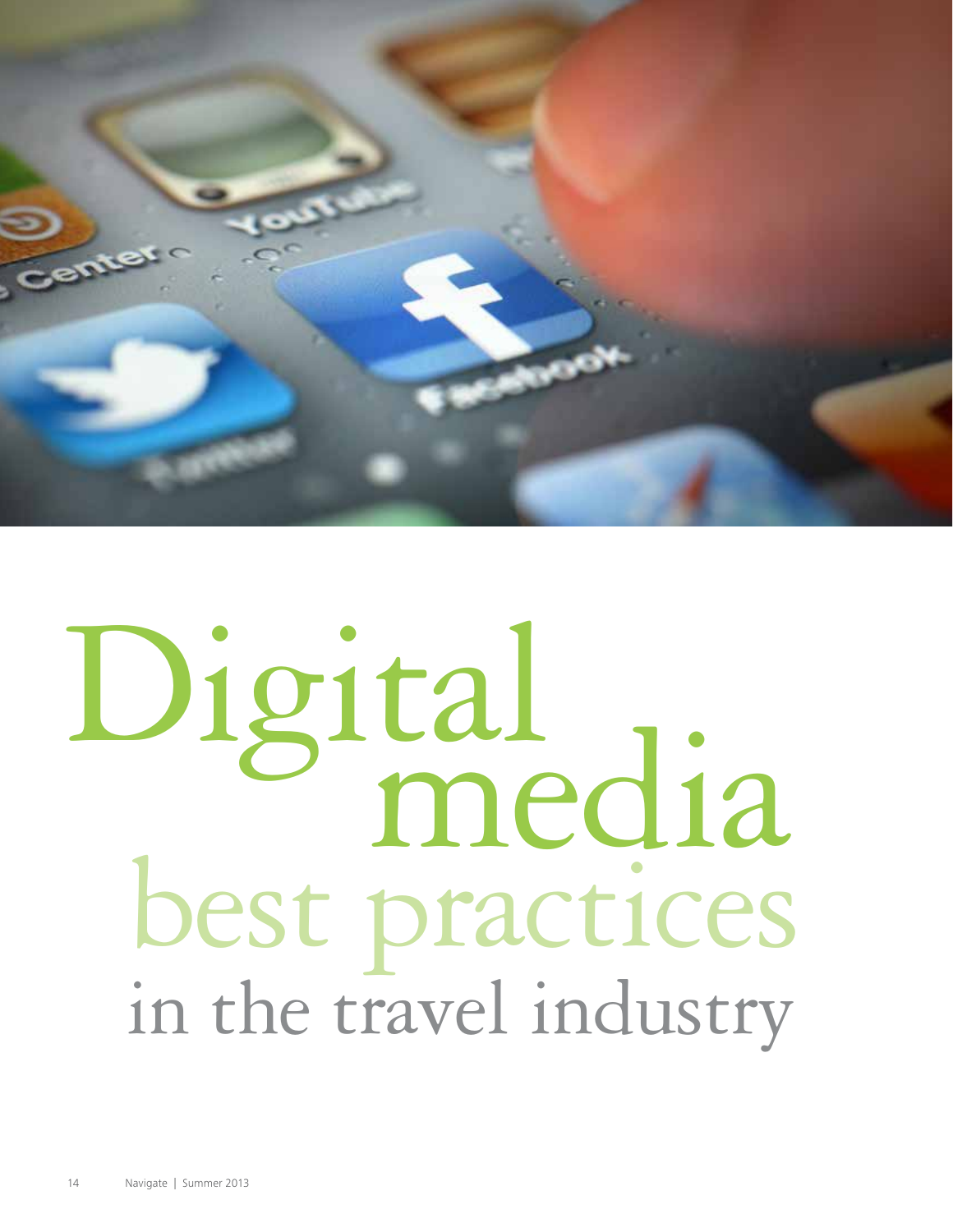# Digital media can be used to engage customers, drive insightful analytics, and manage in times of crisis

- Digital media is no longer restricted to only corporate web sites as it also includes blogs, photo and video sharing, micro-blogs, social networking, location-based services, and mobile applications.
- Corporations are increasingly allocating dedicated staff and money to leverage the capabilities of social media in innovative ways. Almost 75% of airlines plan to increase their social media budget in 2013.
- 71% of companies worldwide said they would grow their digital marketing budgets in 2013, up from 68% in 2012. Only 20% of companies are planning to increase their traditional marketing budgets in 2013, compared to 16% in 2012.
- There is a greater opportunity for travel, hospitality and leisure companies to leverage digital media platforms to increase customer engagement, drive insights from analytics, and manage crisis moments.

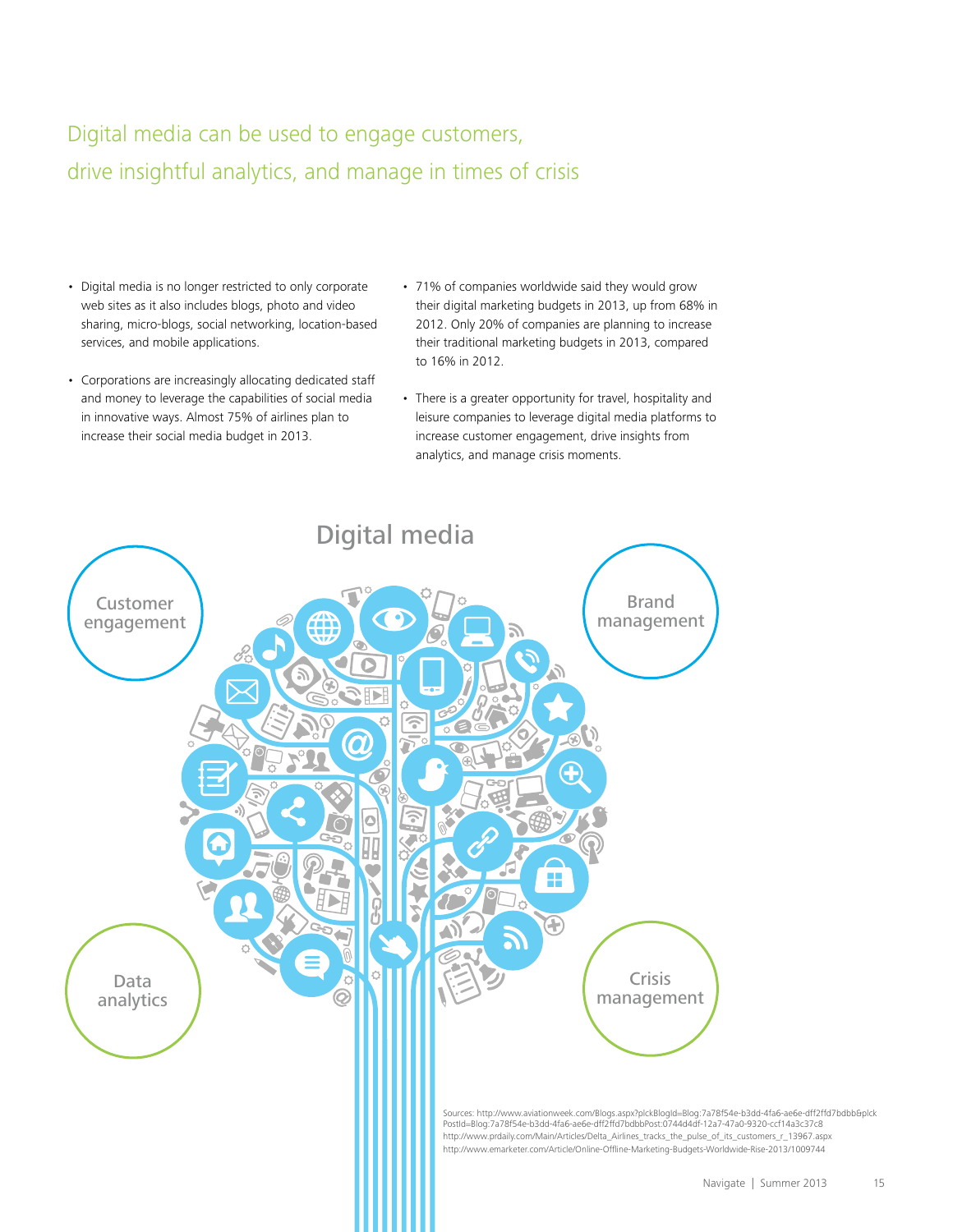Digital media is changing the landscape of data analytics for travel, hospitality and leisure organizations

**The four dimensions of Big Data in travel, hospitality and leisure (THL)**

## 1 **Volume**

Travel data will more than double in the next five years as a result of digitized passenger information on tickets/reservations, and information from mobile devices and social media.

3 **Velocity**

It is no longer sufficient for THL organizations to collect and disseminate  $data - it$  must be done in real-time or near real-time.

**Variety** 

Data comes in a wider variety, such as transactional, web, text, image, audio, video, blogs, ratings and 'likes'.

4 **Value**

Data must be leveraged in such a way so as to improve internal operating capabilities and customer experience, and drive incremental revenue.

Sources: IDC Manufacturing Insights white paper (http://www.slideshare.net/HPenterprise/data-and-analytics-focus-in-the-travel-and-transportation-industry-by-idc manufacturing-insights); http://www.deloitte.com/view/en\_US/us/Services/additional-services/deloitte-analytics-service/4bc6282334daa310VgnVCM3000003456f7[0aRCRD.](http://www.deloitte.com/view/en_US/us/Services/additional-services/deloitte-analytics-service/4bc6282334daa310VgnVCM3000003456f70aRCRD.htm#)<br>htm#; [http://img.lightreading.com/evi/pdf/ipsi0911\\_toc.pdf](http://img.lightreading.com/evi/pdf/ipsi0911_toc.pdf); h industry-130568863.html; Gartner: Agenda Overview for Analytics, Business Intelligence and Performance Management, 2013

**Key stats on data**

Big Data represents a largely untapped source of customer, product, and market intelligence for THL organizations

## • 6 billion mobile phones in use today, representing 87% of the world's population

- 1.2 billion mobile web users in the world today, representing 17% of the world's population
- 30 billion pieces of content shared on Facebook every month
- More than 60 billion intelligent devices exist in the world today and is expected to rise to more than 200 billion by 2015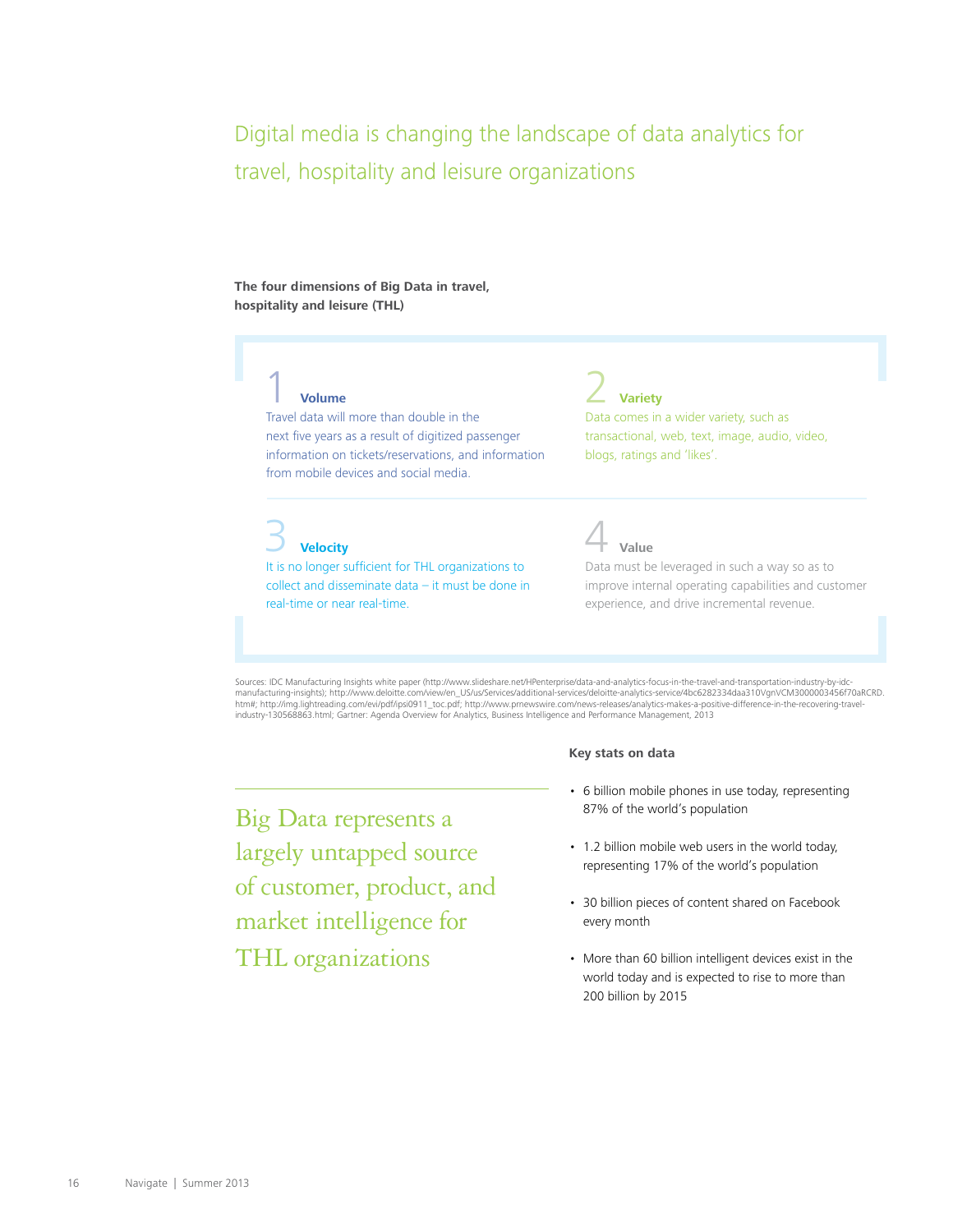A lottery and gaming corporation is able to use analytics to understand and identify fraudulent behaviours

- Data analytics can help THL organizations address enterprise risk issues such as fraud.
- Lottery and gaming corporation is able to use data analytics to review 13 years of lottery data to determine the level of insider wins in that period.
- The method involves determining data anomalies that would identify patterns of inappropriate ticket transactions.

Sources: Deloitte Analytics - Sample Case Studies and Wins deck

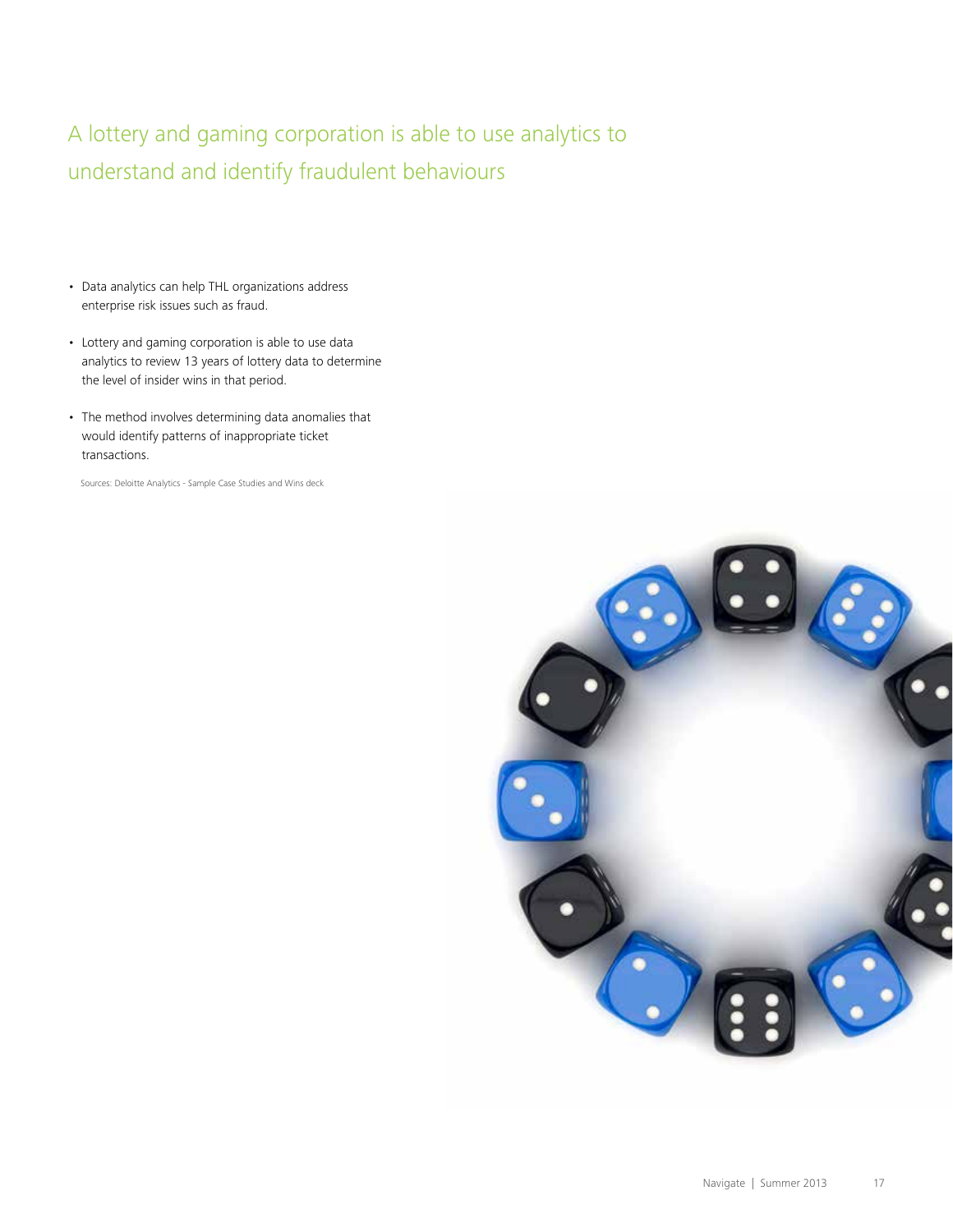# An airline is able to leverage traditional and social media data to build better customer response teams



Analytics can be used in the THL industry to derive actionable insights from large amounts of data in areas such as company operations, workforce efficiency and customer satisfaction

- Analytics can be used in the THL industry to derive actionable insights from large amounts of data in areas such as company operations, workforce efficiency and customer satisfaction.
- For example, an airline executive is able to use advanced analytics and visualization technology to access real-time data on his/her mobile device.
- The analytics outputs include interactive summary dashboards showing:
	- Each airport is colour-coded based on company objectives and plans;
- Performance against the company's five-year plan;
- Performance of key areas such as customer service, flight operations, employees, network, and finances;
	- Employee stats, employee recommendations, and competitor information; and
	- Real-time listening on social media channels referencing each airport.
- In this case, the executive is able to ensure that airline staff are able to respond immediately to any potentially harmful social media sentiments to greatly improve customer satisfaction and experience.
- Visualization platforms, which gather and present real-time operational and digital media data, effectively allow organizations to understand their business and drive decision making in an entirely new way.

Sources: Descriptions and photos taken from Deloitte USA Real-time Airline Dashboard Video [http://www.deloitte.com/assets/Dcom-UnitedStates/Local Assets/Multimedia/](http://www.deloitte.com/assets/Dcom-UnitedStates/Local Assets/Multimedia/us_ba_Deloitte Analytics HIVE_Airlines Dashboard_01092013.wmv) us\_ba\_Deloitte Analytics HIVE\_Airlines Dashboard\_01092013.wmv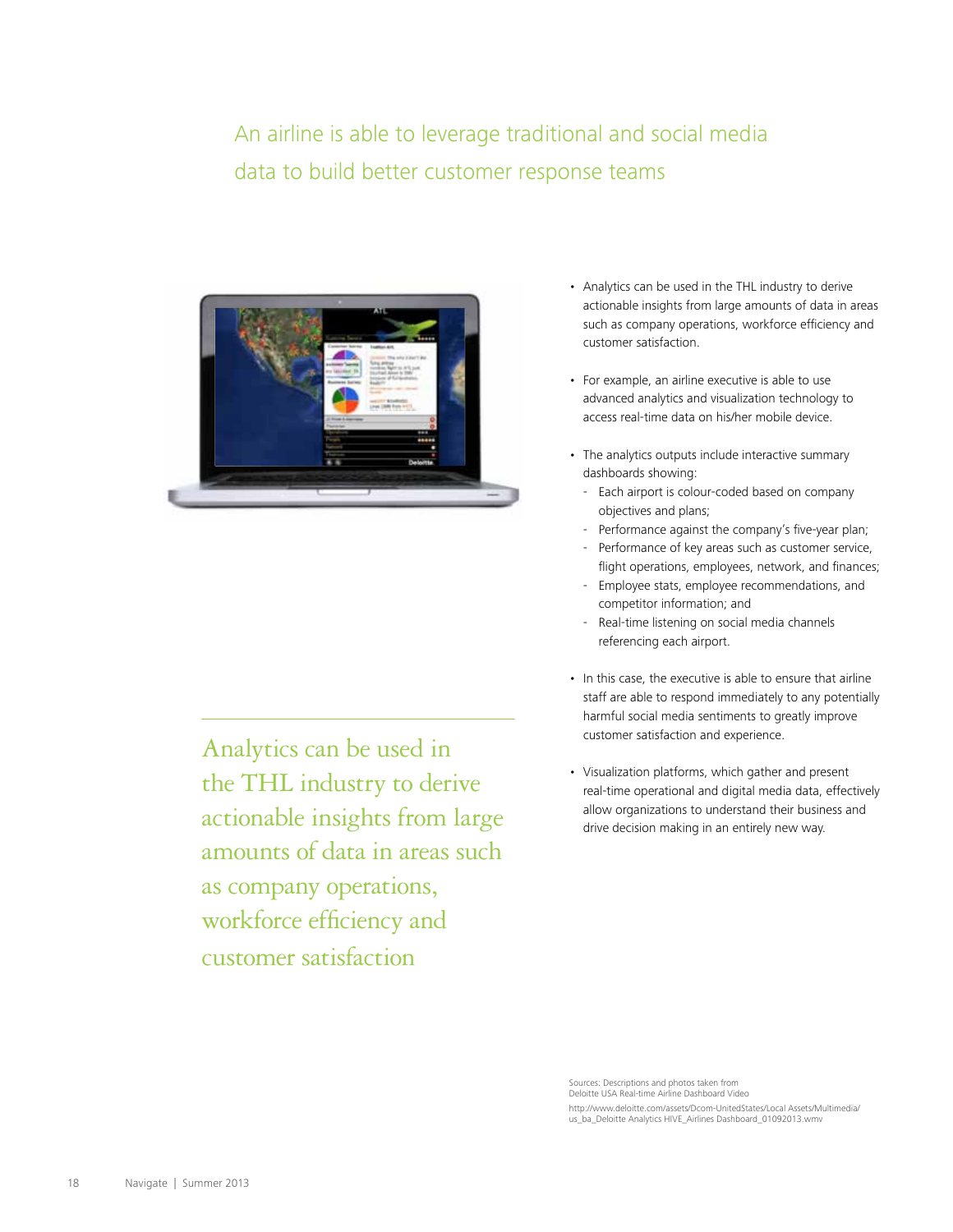# Vail Ski Resorts' EpicMix app drives engagement and provides insightful analytics

#### **A versatile and popular application**

- Vail Resorts' EpicMix app offers skiers and riders a seamless way to digitally capture and share their mountain experience.
- The app available for iPhone and Androids was downloaded by more than 40,000 people in 2011 and contributed to 275,000 Facebook postings.
- The app allows customers to track their vertical feet skied, see live stats from the mountain, use their smartphone as lift tickets and to view their photos taken by resort photographers.

#### **Customer engagement and data analytics**

- The customer experience incorporates chat and photo sharing, and gamifies the mountain experience through integration of points, levels, and pins.
- The app provides true value to the customer and, in exchange, the data collected allows for insightful analytics.
- Data on the runs/ticket, lift usage and how these behaviours change based on weather or holidays, provide deep insight for targeting customers and optimizing Vail's product and service strategies.

#### **Social media and beyond**

- In addition to the EpicMix app, Vail also drives customer engagement through its Facebook, Twitter, and Instagram sites. Vail's main web site also includes videos, live webcam feeds, images and a company blog.
- Announced in 2013, the next generation EpicMix app will be EpicMix Academy, which will allow ski school students of all ages to earn digital pins for completing certain skills or classes and track their progress.



Vail Resorts' EpicMix app offers skiers and riders a seamless way to digitally capture and share their mountain experience

[Sources:](http://www.digitalbuzzblog.com/vail-resorts-epicmix-photo-rfid-2011/) [http://news.vailresorts.com/article\\_display.cfm?article\\_id=1181](http://news.vailresorts.com/article_display.cfm?article_id=1181)

http://www.digitalbuzzblog.com/vail-resorts-epicmix-photo-rfid-2011/

<http://www.enterprisemobilehub.com/blogs/pcalento/ski-resorts-rfid-lift-tickets-and-enterp>

<http://www.forbes.com/sites/christophersteiner/2012/12/03/the-top-10-ski-resorts-in-the-united-states-for-2013/2/> <http://denver.cbslocal.com/2013/03/06/next-generation-of-epicmix-focuses-on-ski-school/>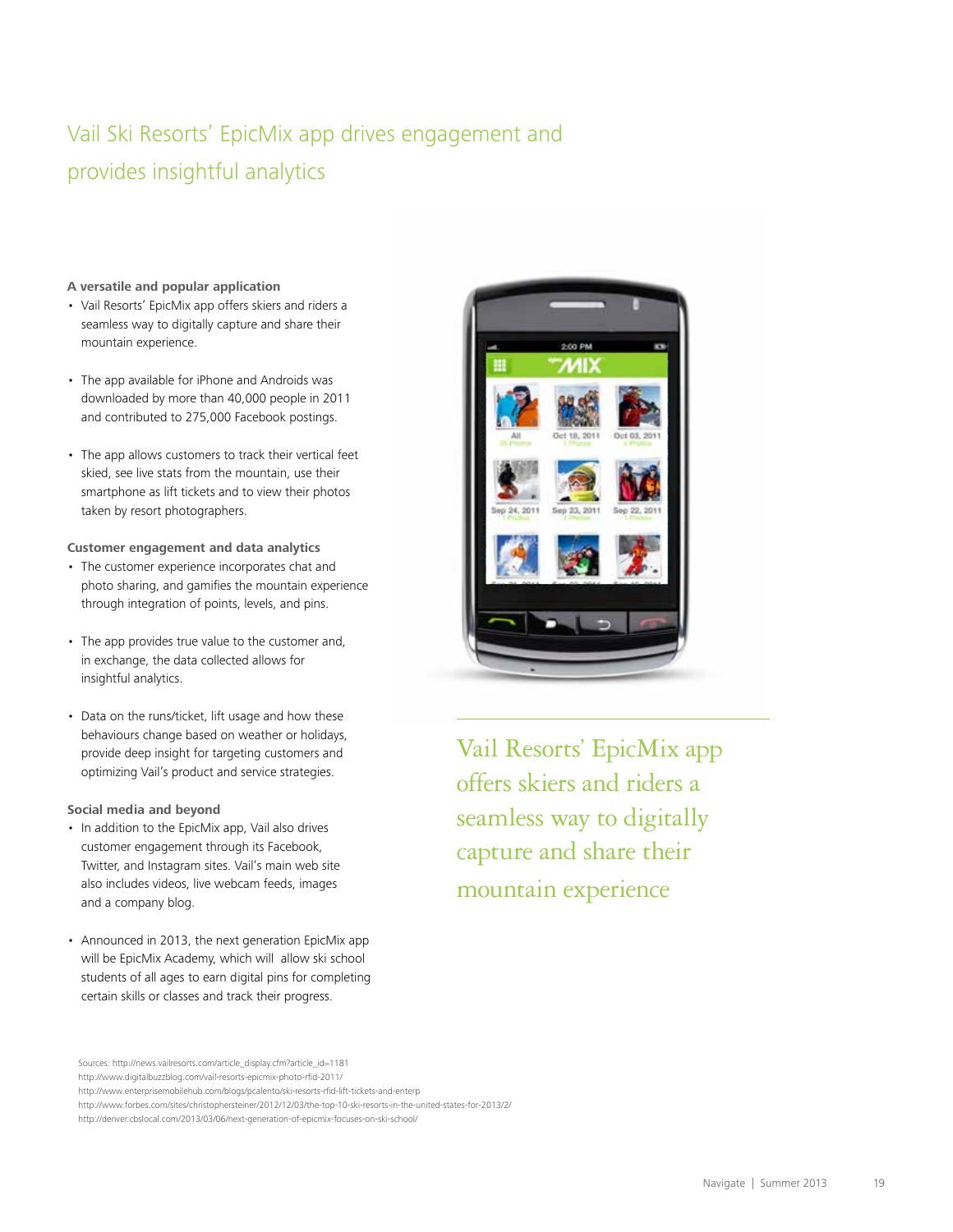# G Adventures is leveraging crowdsourcing to build their brand and drive engagement



Crowdsourcing is the process of getting ideas, work or funding from a crowd of people. This concept is already being leveraged in the THL industry to build company brand image and drive customer engagement.

#### **What is crowdsourcing?**

- Crowdsourcing is the process of getting ideas, work or funding from a crowd of people. This concept is already being leveraged in the THL industry to build company brand image and drive customer engagement.
- **G Adventures is using crowdsourcing**
- Travel company G Adventures in partnership with The Planeterra Foundation has launched a crowdsourcing campaign called 'G Project' to source ideas that will make a positive impact on the world, under the categories of freedom, beauty, knowledge and community.
- Top ideas are determined by a public vote with four finalists chosen by a panel of esteemed judges. The finalists then attend the "Summit in the Jungle" (Costa Rica) to give a "Dragons Den-type" pitch to three judges. The winner receives \$25,000 to make their idea a reality.

#### **Implications for THL organizations:**

• Crowdsourcing initiatives such as this build buzz around the organization, drive engagement across multiple digital media platforms, and can generate incredible amounts of brand awareness.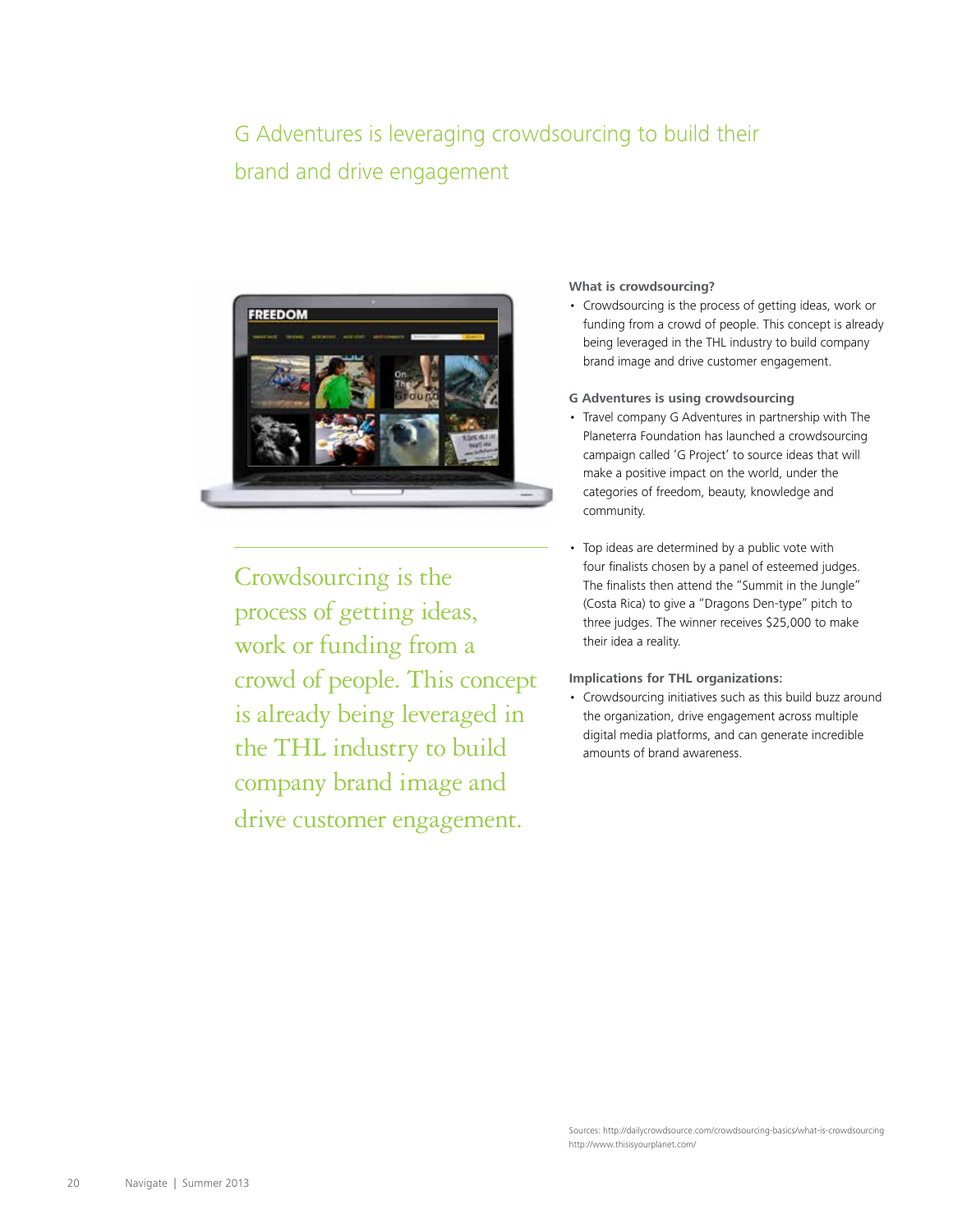# The social media channels of a company can be critical in a moment of crisis

#### **Social media is the direct interface of the company during a moment of crisis**

- Costa Cruises (subsidiary of Carnival Corporation & plc) operates a corporate site along with Twitter, Facebook, YouTube and a company blog.
- The demise of Costa Concordia on January 13, 2012 resulted in the proliferation of conversations about the crash in the social media space, which amplified between January 13 to 16, 2012.
- For a 3-4 hour period on January 14, all Costa Cruises corporate sites were inaccessible and social media represented the sole direct interface with the company.

#### **Implications for THL organizations**

- Organizations must readily ensure a strong social media strategy in order to listen effectively to discussions, analyze trends and respond in an effective and timely manner.
- Coordinating consistent messages across all digital media platforms in an efficient manner is critical to keeping customers up-to-date and well-informed, especially in moments of crisis.



#### **Focus of conversations around the Costa Cruises crash Impact of crisis**



**Decline in bookings**  by some cruise companies in months following the tragedy.

of major cruise lines in Europe compared to the year before the tragedy.

**Immediate drop in share price**  after the tragedy on January 13, 2012.



**The percentage the share price rebounded** from the immediate drop to its high point on December 19, 2012.

Sources:

Graph:<http://www.prmoment.com/904/costa-concordia-pr-disaster-and-how-it-hit-social-media.aspx>

<http://www.slideshare.net/Brendan/costa-concordia-digital-crisis-management-the-first-48-hours>

<http://business.time.com/2012/03/08/in-the-wake-of-the-costa-concordia-tragedy-cruise-prices-drop-by-12/>

<http://m.theglobeandmail.com/globe-investor/dont-bet-on-smooth-sailing-for-norwegian/article7341640/?service=mobile> (stats on share price)

<http://money.cnn.com/2013/02/13/investing/carnival-stock/index.html>

<http://www.thespec.com/living/travel/article/887634--rough-sailing-for-cruise-industry-after-concordia-disaster-carnival-triumph-ordeal>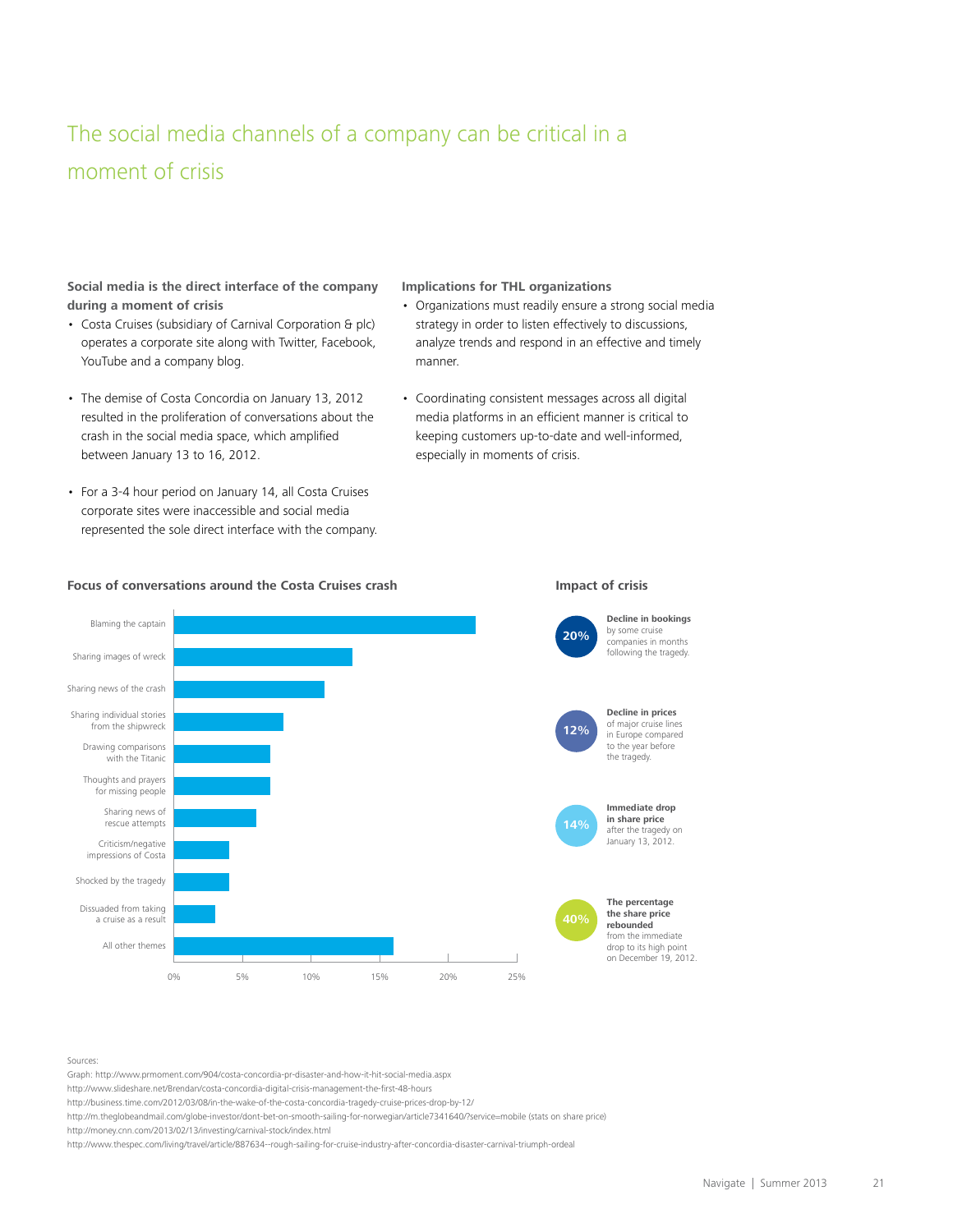# Facebook, YouTube and Twitter are the most regularly used digital media tools for Canadian travellers

Facebook YouTube Twitter Google Plus+ More usage **More usage** LinkedIn Trip Advisor Yahoo Answers Yelp Tumblr 0% 20% 40% 60% 80% 100% Source: Ipsos

**Which of the digital media tools do you use regularly for your travel experience?**

**Which of the digital media tools do you find to be the most useful for your travel experience?**



**Canadian travellers use Facebook, YouTube and Twitter most regularly in their travels.**

**Canadian travellers find TripAdvisor, Google Plus+ and Tumblr to be the most useful in their travels.**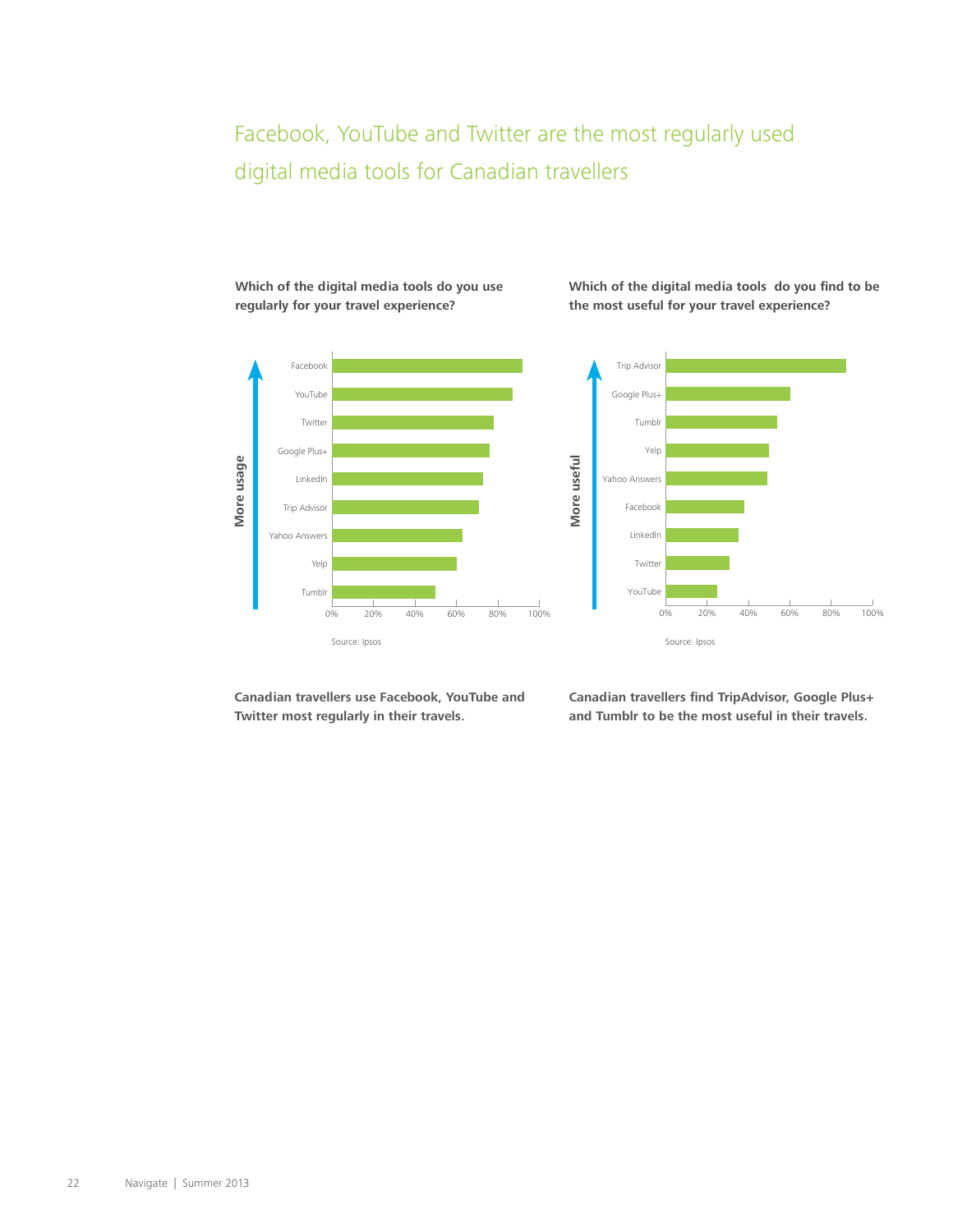# Web sites and blogs are most often used after a trip

## **Which digital media tools do you use during the various phases of your vacation travel experience?**



Note: Pre-purchase includes reading reviews and researching destinations. Activities while on a trip include determining which attractions or restaurants to visit in the area. Post-trip includes posting pictures and writing reviews.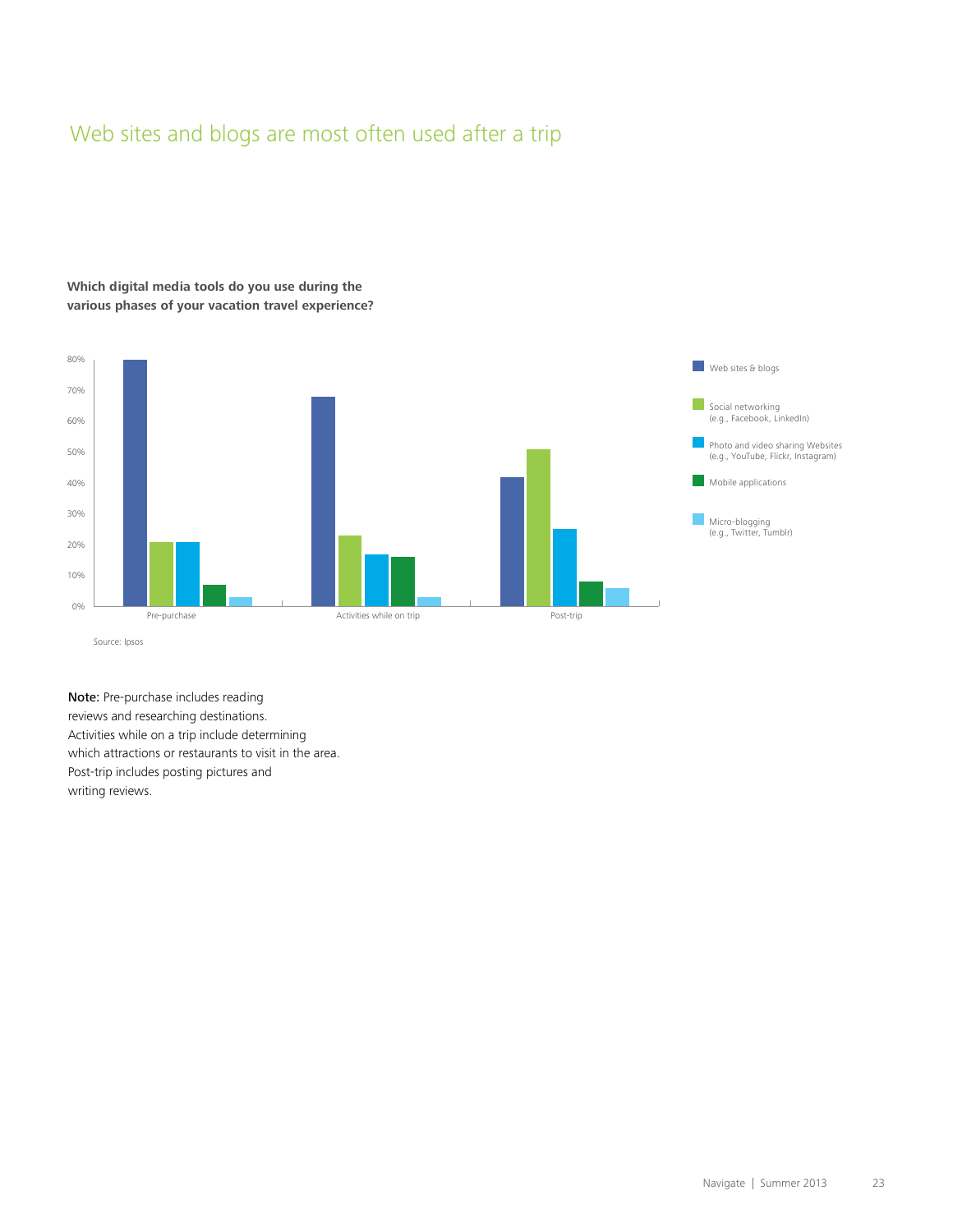# Please Do Not Disturb

# Canada's Anti-Spam Anti-Spam Legislation the impact on the THL industry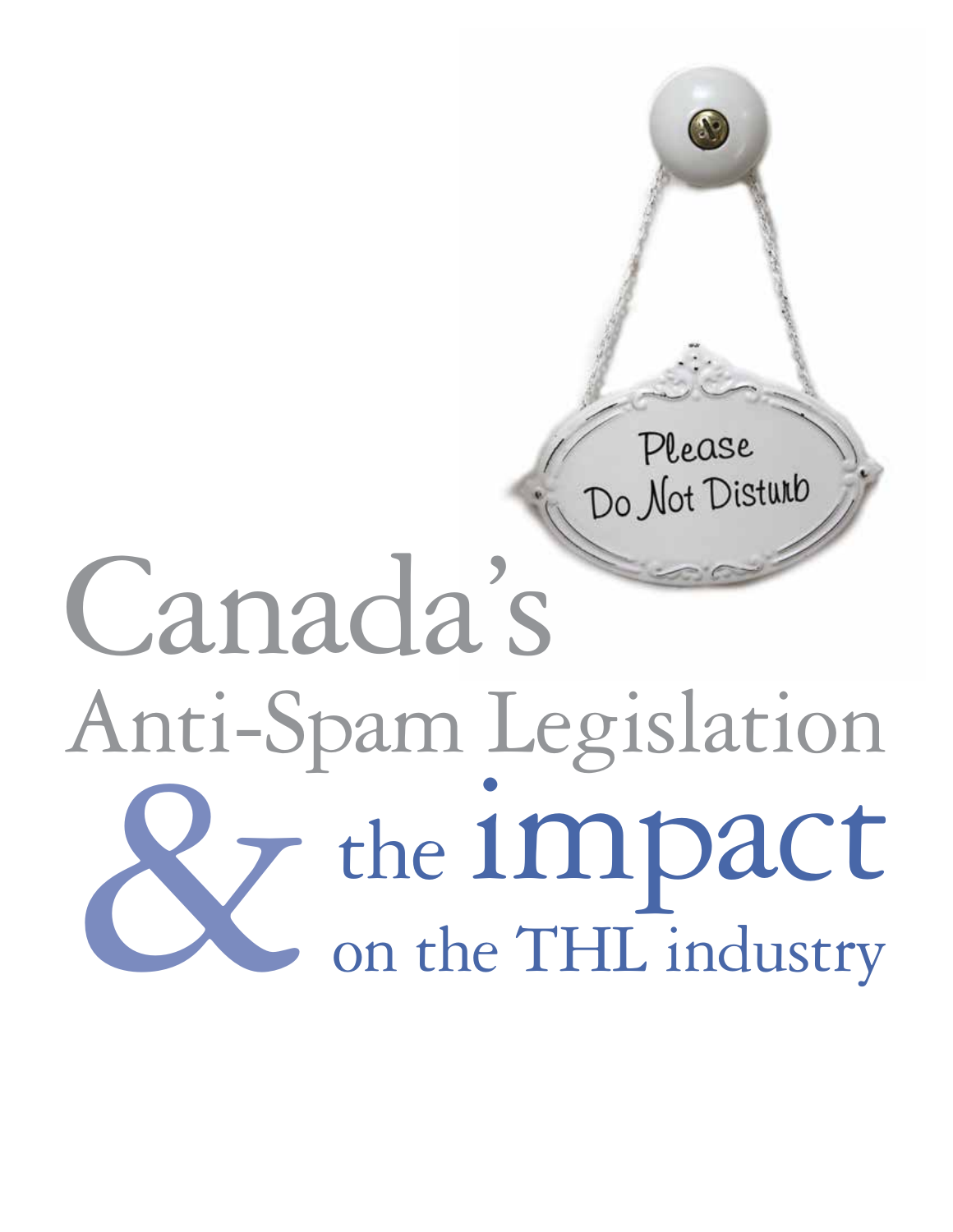# Privacy concerns limit consumer usage of applications and web sites, a key growth channel for many THL organizations

#### **About Canada's Anti-Spam Legislation (CASL)**

- Industry Canada passed Bill C-28 Fighting Against Internet and Wireless Spam Act into law in December 2010, also known as Canada's Anti-Spam Law (CASL). It is expected to come into full force in 2014, one year after Industry Canada finalizes the regulations.
- According to a recent Deloitte poll, only 13% of organizations say they understand CASL requirements and have begun to apply them to their businesses.
- CASL will be the toughest anti-spam law in the world and is much tougher than its U.S. counterpart  $-$ CANSPAM.
- Texts, tweets, Facebook posts and emails will all fall under its purview.
- In fact, CASL and its regulations will apply to any electronic message sent in connection with a 'commercial activity', even if it is sent without the expectation of making a profit.
- Simply encouraging participation in a commercial activity is enough to potentially get caught by this Act.

#### **Canadians want control of their privacy1**

#### Number of respondents



#### Consumers fear the consequences of using unsecured web sites<sup>2</sup>



Sources: Deloitte publication, *Managing the message*, December 2012 (1) Canadian Marketing Association, April 2011 (2) Deloitte Social Media Marketing Challenges Market Intelligence, May 2011

Industry Canada passed Bill C-28 – Fighting Against Internet and Wireless Spam Act into law in December 2010, also known as Canada's Anti-Spam Law (CASL). It is expected to come into full force in 2014, one year after Industry Canada finalizes the regulations.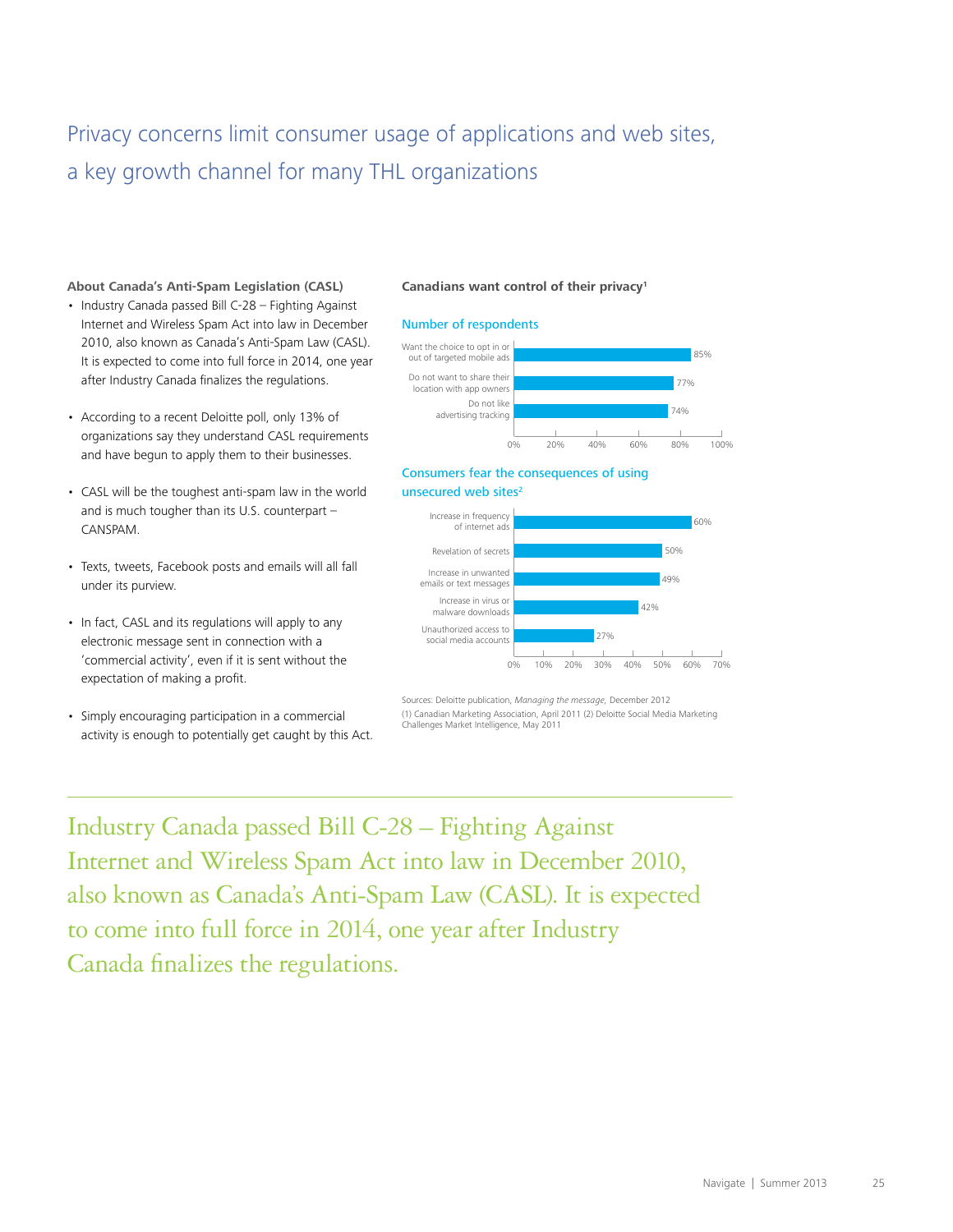# CASL has strict rules in three specific areas with serious penalties for non-compliance



According to a recent Deloitte poll, only 22% of organizations have a customer relationship management (CRM) system equipped to handle CASL.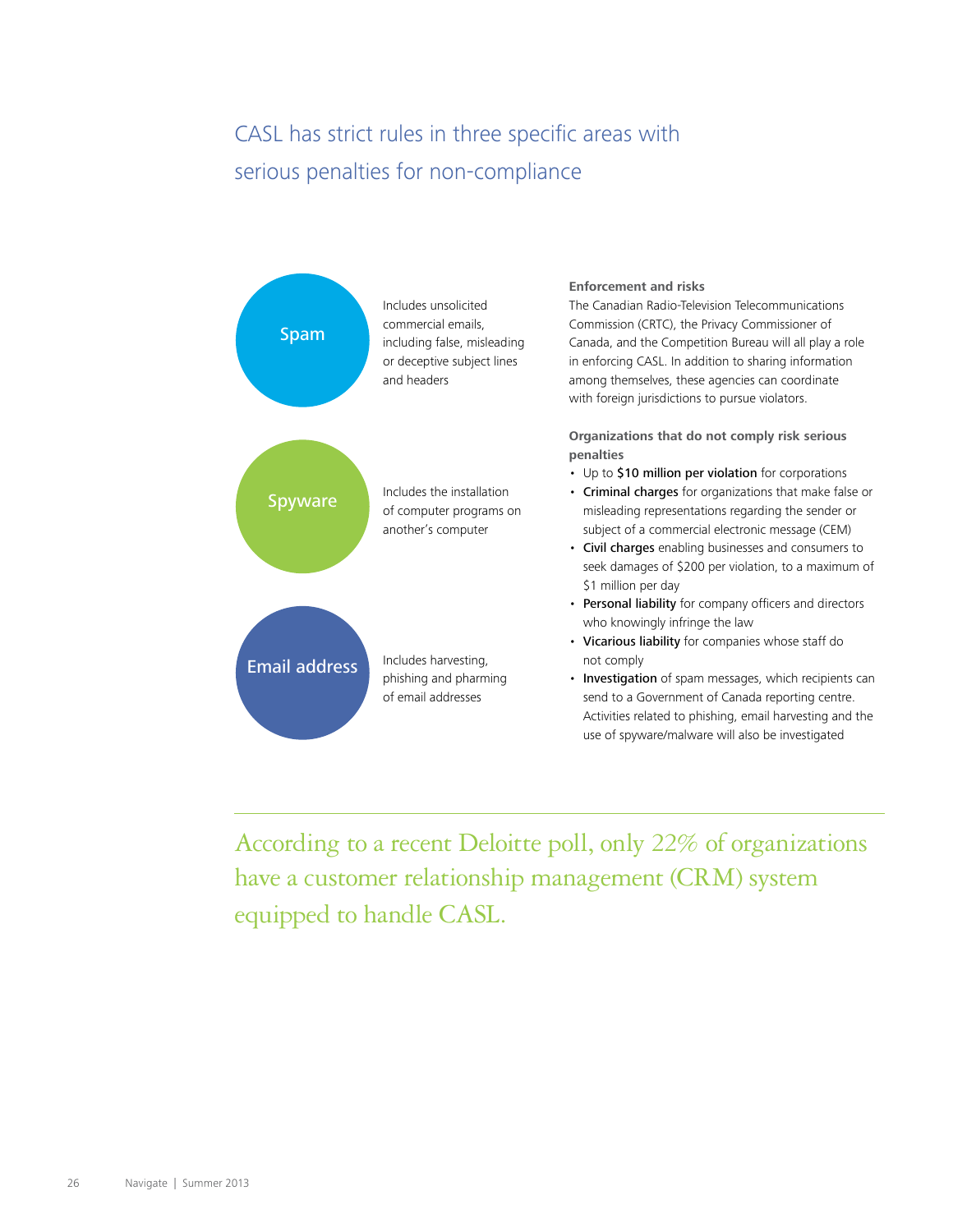# Over 80% of Canadians say they receive unsolicited communications from THL organizations with some frequency

#### **Considerations for THL organizations:**

While digital media is increasingly critical to the success of THL organizations, industry professionals should actively consider the following in an effort to ensure compliance with CASL.

- 1. One year: Once CASL is enforced, THL organizations will have one year to ensure compliance.
- 2. Consent: The general rule is that businesses must obtain express or implied consent from recipients before sending a commercial electronic message.
- 3. Third-parties: In ensuring compliance, organizations need to consider their affiliations and communications with and through third parties and customer data acquired through third parties.
- 4. Mobile: Compliance to CASL is more difficult with mobile than it is through email communications.
- 5. Preparation: Organizations that take proactive measures to ensure compliance to CASL will be in better position to succeed. The CASL readiness roadmap outlined below can help businesses get started.

#### **How often do you receive unsolicited communications from THL organizations?**



- Over half of Canadians say they receive unsolicited communications from THL organizations at least once a month
- 10% of Canadians say they receive unsolicited communications from THL organizations on a daily basis.

| <b>Engage</b>                                                                                                                                                                                                                           | <b>Assess</b>                                                                                                                                   | <b>Implement</b>                                                                                                                                | <b>Operationalize</b>                                                                                                                                                                                                                                           |
|-----------------------------------------------------------------------------------------------------------------------------------------------------------------------------------------------------------------------------------------|-------------------------------------------------------------------------------------------------------------------------------------------------|-------------------------------------------------------------------------------------------------------------------------------------------------|-----------------------------------------------------------------------------------------------------------------------------------------------------------------------------------------------------------------------------------------------------------------|
| Establish a CASL working<br>group to represent<br>firm-wide processes and<br>practices. The working<br>group may be comprised of<br>representatives from<br>marketing, event planning,<br>information technology,<br>legal and privacy. | Review current practices<br>and identify the gaps<br>between current digital<br>commercial communication<br>practices and CASL<br>requirements. | Develop implementation<br>plans based on the gaps<br>between current digital<br>commercial communication<br>practices and CASL<br>requirements. | Appoint an individual<br>(e.g. a Privacy Officer,<br>Risk Officer or Marketing<br>Director) to be responsible<br>for monitoring and<br>managing compliance.<br>Such compliance activities<br>will enable businesses to<br>rely on the due diligence<br>defense. |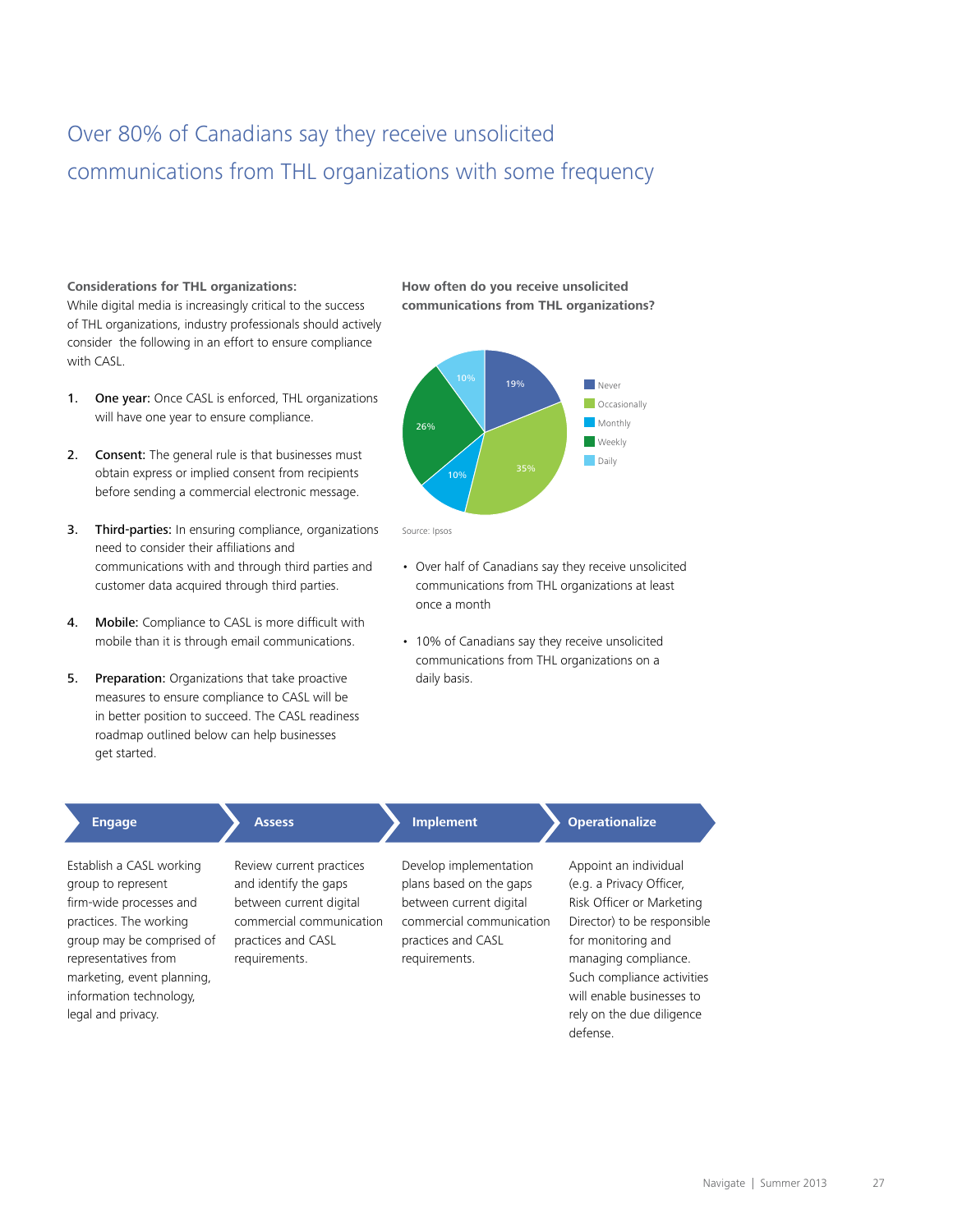# Canadians are most likely to welcome sales and promotional communications from THL organizations

#### Source: Ipsos 0% 10% 20% 30% 40% 50% 60% 70% 80% 90% 100% Not at all likely Not very likely  $\blacksquare$  Somewhat likely **Very likely** Sales and promotions Scheduled newsletters Request for feedback/reviews Updates on what your friends/network are doing

• More than half of Canadians are very likely to welcome sales and promotional communications from THL organizations

**How likely are you to welcome communication from THL organizations for the following?** 

- Almost 60% of Canadians are not very likely or not likely at all to welcome scheduled newsletters
- Only a third of Canadians welcome updates from THL organizations on what their friends/network are doing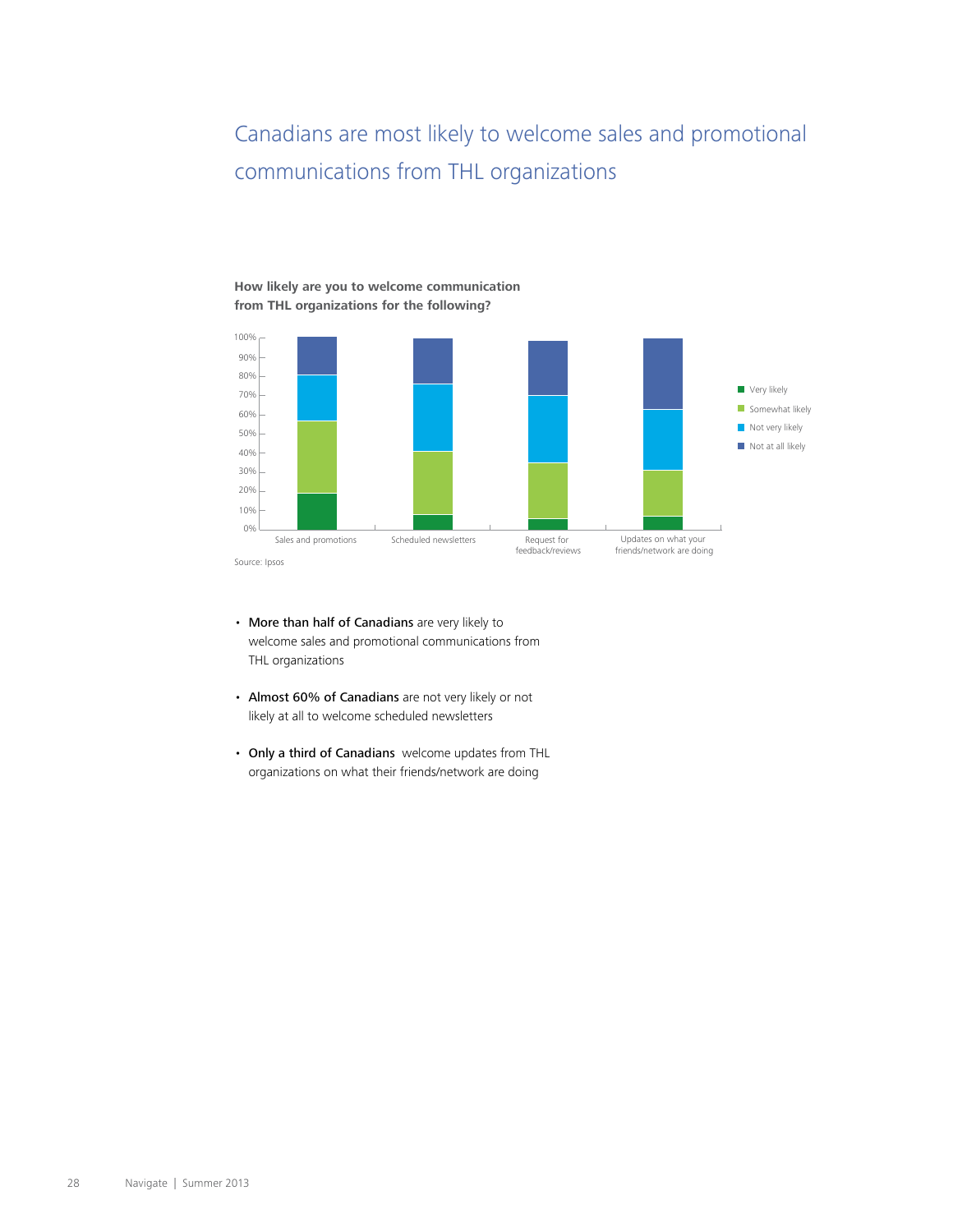# THL companies are starting to get ready for CASL

- A travel agency client is 'refreshing' customer consent prior to when CASL comes into force to ensure the agency has express permission to continue to send emails and other marketing information through digital channels (e.g., Facebook blasts, Twitter campaigns).
- Since it will be an offence under CASL when it is in force to send an email to a prospective client asking for his or her permission to send them marketing materials, an airline is embarking now on a 'refer a friend' program. Other companies are buying more prospect lists in 2013 to try and increase their current customer base before CASL is in force.
- A hotel company is reviewing its partnership agreements (e.g., contracts) with its third parties to ensure it can continue to exchange guest information in compliance with CASL and continue to participate in joint marketing initiatives through email and social media.
- A travel tour operator is conducting a comprehensive review of its unsubscribe language for customers who receive e-newsletters to ensure they can easily opt out of receiving these newsletters through their mobile devices if they choose.

"Many THL companies use email and other digital channels to communicate with customers. But no one wants a \$10 million fine under the Act or to be seen as a spammer. Taking time to understand CASL's basic requirements now is worth the effort. Additionally, some THL clients have told us that their CASL compliance efforts have had unexpected benefits, such as being able to clean up customer and prospect lists, or receiving funding for CRM system enhancements, or accelerating the implementation of a digital marketing campaign to test drive customer sentiment around certain products before CASL is in force."

#### **Miyo Yamashita**,

Partner, Enterprise Risk Services and Consumer Business Toronto Leader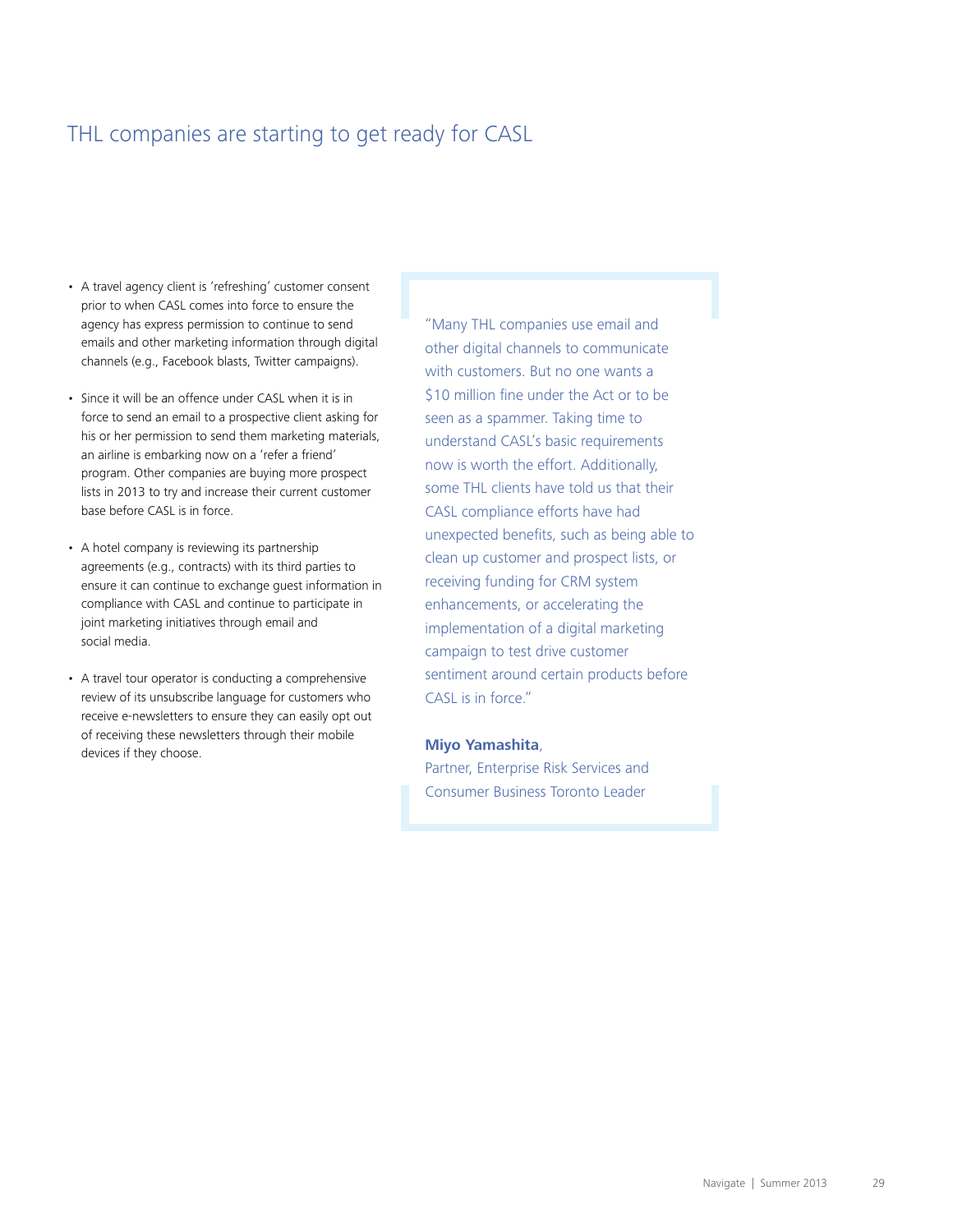# <span id="page-31-0"></span>Destination profile Iceland

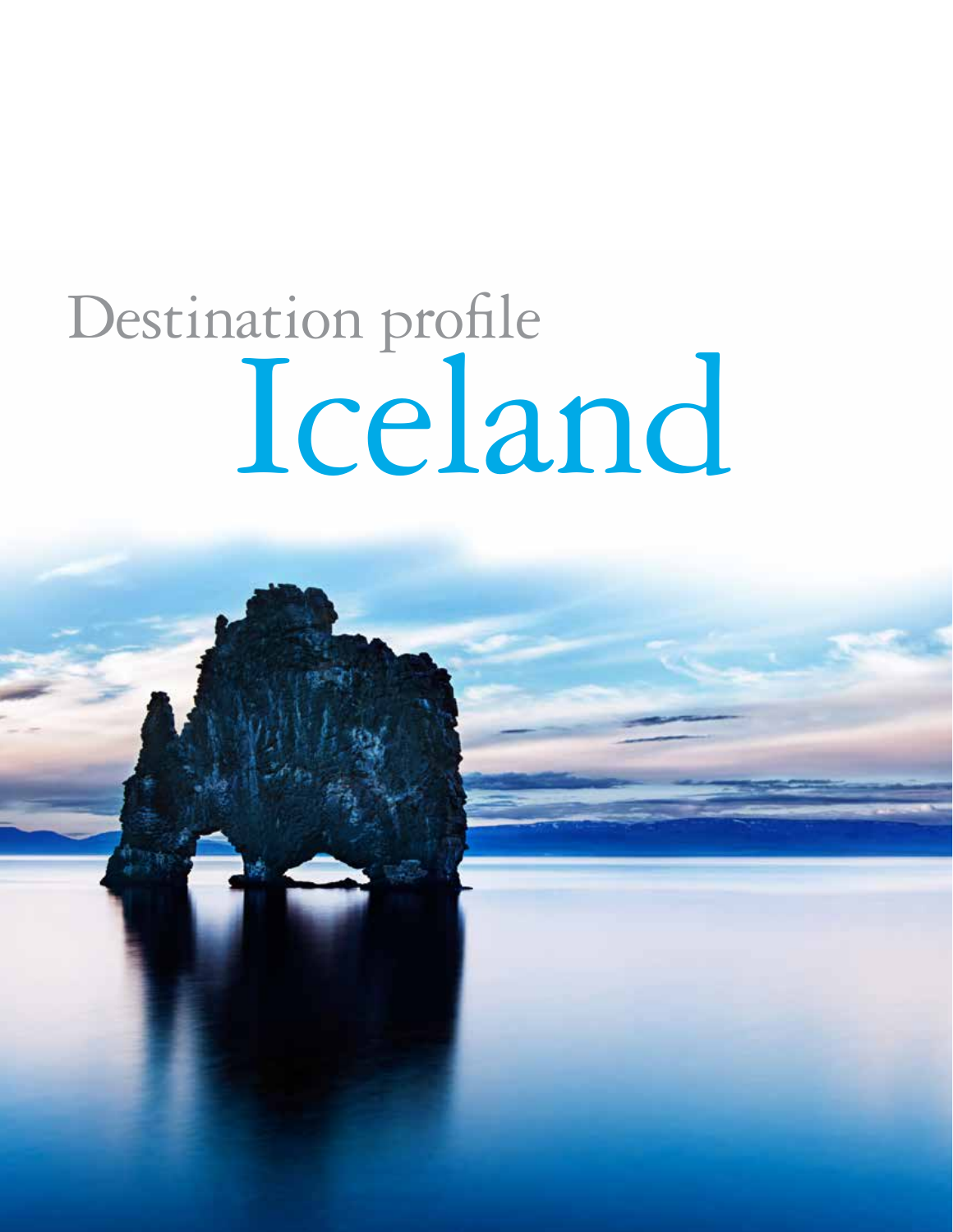# Overview: Iceland

- A banking collapse followed by a volcanic eruption brought the ire of mainlanders on both sides of the Atlantic; however, the resourceful Icelandic people have turned a series of bad news stories into raised awareness of Iceland as a unique and pristine travel destination.
- Those looking for more information about the Nordic island would likely stumble across a charming social media campaign and stunningly beautiful landscapes.
- In 2000, the annual number of visitors exceeded the total resident population for the first time. Since then, tourism has grown by about 7% on average each year.
- In the last ten years, visits and foreign tourism consumption have jumped 142% spurring the development of a sophisticated tourism industry.
- With the help of Icelandair (who recently recorded a 2012 profit increase of 22%) the Keflavik airport welcomed 647,000 visitors in 2012, up 20% from 2011.

# Iceland facts

- Population: 321,857 (Feb 2013 estimate)
- Capital: Reykjavik (the Greater Reykjavík Area in the south-west accounts for almost two-thirds of the country's population)
- Governance: The world's oldest parliamentary democracy (established by the Vikings)
- Island's climate is surprisingly temperate given its northern latitude
	- Average summer temperatures:  $10^{\circ}$ C to  $13^{\circ}$ C (rise as high as  $20^{\circ}$ C to  $25^{\circ}$ C)
- Average winter temperatures range from  $0^{\circ}$ C in the lowlands to -10 $^{\circ}$ C in the highlands

# Performance highlights

- 2012 Arrivals by air and sea: 672,000 (+18.8% YOY)
- Overnight stays for Q1 2013 are up 25.7%, compared to Q1 2012
- Ranked 9th in Europe and 16th overall in the Travel & Tourism Competitiveness Index conducted by the World Economic Forum in 2013
- Ranked 1st for *attitude of population toward foreign visitors* and 5th for *quality of the natural environment* in the Travel & Tourism Competitiveness Index conducted by the World Economic Forum in 2013
- Offers 9,863 rooms in 343 hotels and questhouses; Increased its hotel supply by 5.2% and occupancy rate by 4.5% in 2011
- 2012 winner of Best in Travel Readers Choice Award for country and capital city



Sources: World Economic Forum – Travel and Tourism Competitive Index; Statistics Iceland; Icelandic Tourist Board; Keflavik Airport Statistics [\(http://www.kefairport.is/English/Shortcuts/Statistics/Passengers-Statistics/2012/\)](http://www.kefairport.is/English/Shortcuts/Statistics/Passengers-Statistics/2012/)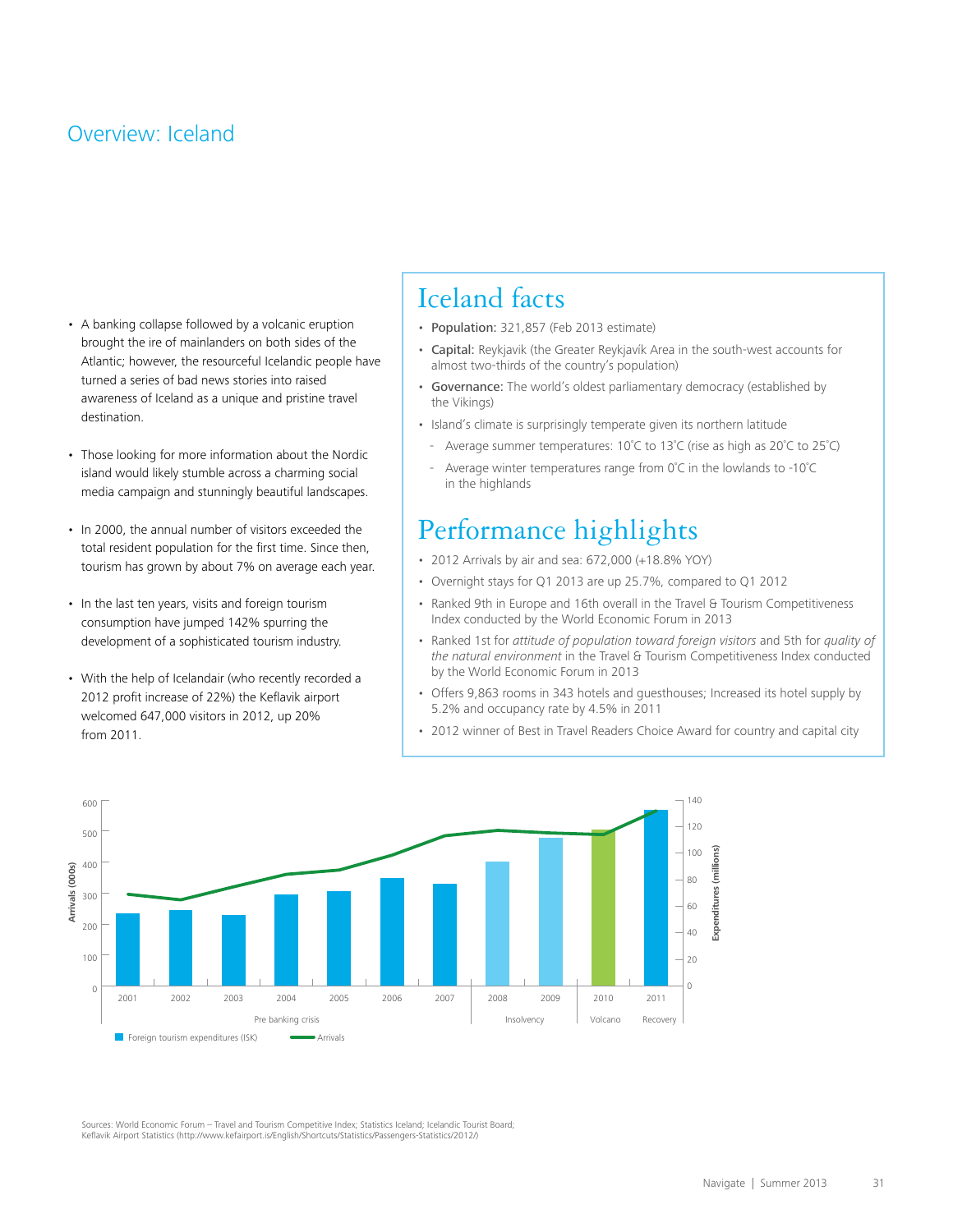# Marketing

- Following the 2010 volcanic eruption, the tourism marketing campaign Inspired by Iceland won the 2011 gold at the European Effie marketing communications awards for delivering the best results from social media.
- The campaign, known for its high participation rates from both Icelandic people and foreigners, continues to this day and recently completed an initiative in 2012 calling on people to rename Iceland to better represent what it meant to them.
- In three weeks, more than 10,000 people responded with suggestions that included Lavaland, Puffinland, Wonderland and the Promised Land with selected 'short list winners' earning trips to visit Iceland.



At a cost of £2m, the campaign generated incremental economic benefits to the Icelandic economy of £127.4m and increased visitor numbers 27% against forecasts.

#### **Culinary/entertainment tourism**

Known for its welcoming people and authentic community feel, several innovative marketing campaigns have emerged to bring greater attention to Iceland's culinary heritage and arts and music scene.

Most recently The Largest Supper Club in the World was promoted as part of Reykjavik's Food & Fun Festival which joins a number of entertaining campaigns including a roving mobile restaurant that hosted dinner parties at dramatic sites around the country, and an open-house experience in which the country's president encouraged locals to open up their homes and give tourists an authentic Icelandic meal and welcome.

#### Sources: European Effie Awards

<http://pursuitist.com/iceland-hosts-the-worlds-largest-supper-club/>

<http://www.icenews.is/2011/04/06/short-winter-days-could-become-an-iceland-marketing-tool/> <http://www.cnn.com/2012/12/21/travel/iceland-business>

#### **Proportion of visits by season**



#### **Marketing winter**

With winter comes shorter darker days, but the Icelandic Tourism Board is seeking to glamourize the shorter days as an excuse to relax in the healthy thermal baths and explore the many cultural aspects of Iceland that are often overlooked during the summer season.

#### **Business travel**

To help smooth the distribution of travellers throughout the year, corporate travel is also being targeted by 'Meet in Reykjavik', the official convention bureau for the capital region.

The slogan Meet in the middle has been adopted to draw attention to the fact that Iceland is conveniently located for cross-Atlantic meetings, with five hour flights from eastern North American cities and three hours from Central Europe.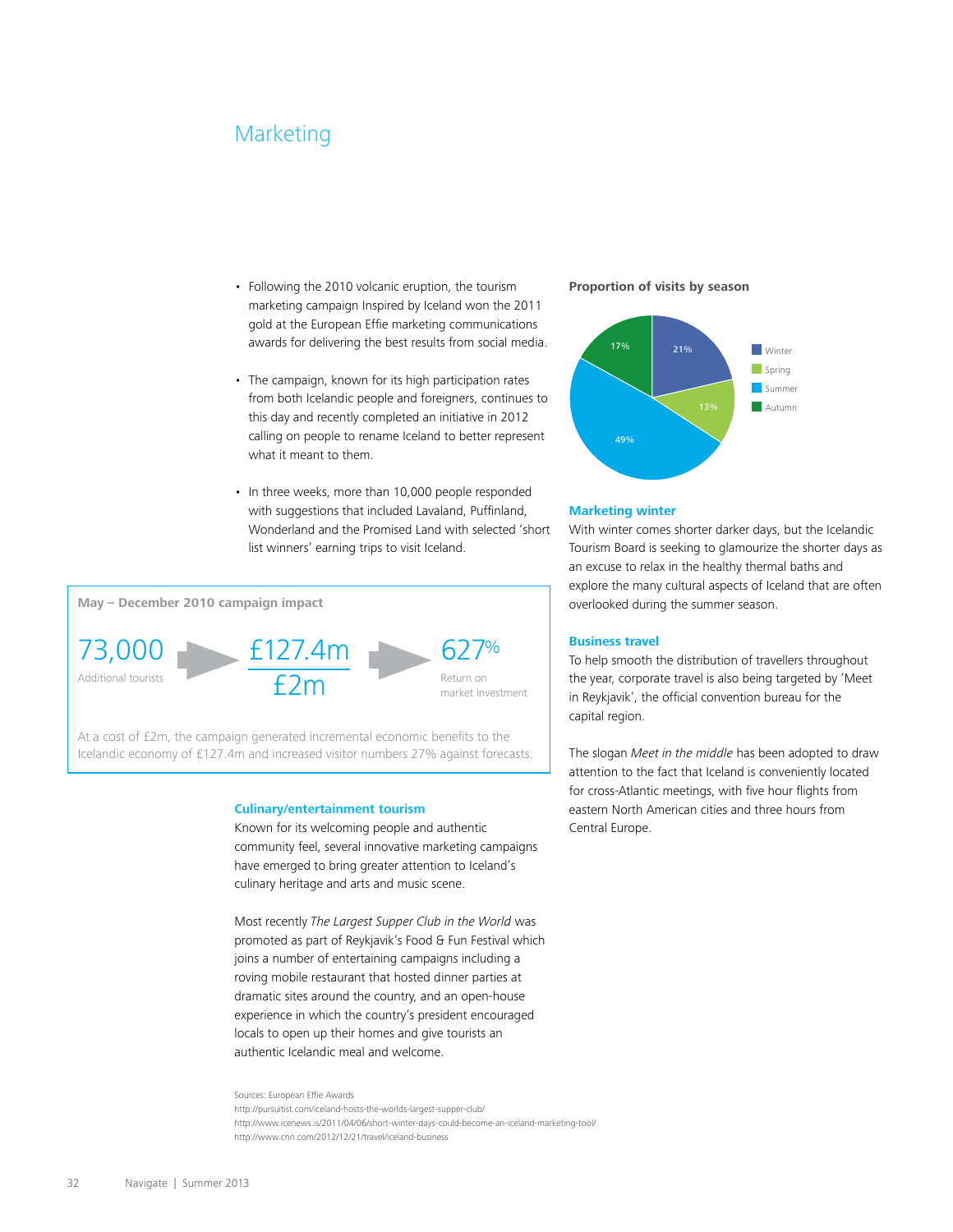# Tourism marketing success

Iceland's presence across several social media platforms is the charming voice of a young island in the middle of the North Atlantic who simply wants to be a good friend. The project, created by social media agency Takk Takk on behalf of the Icelandic Tourist Board, puts a great deal of effort into crafting each response to maintain the unique voice and develop a connection with every conversation

The project recognizes that each social media tool has its own strengths and weaknesses. For example, Facebook has been a great way to find people already interested in Iceland while Tumblr has been a powerful way to connect with young people who may not be as familiar with Iceland but are more comfortable expressing themselves on the internet.

The Tourism Board recognizes the importance of good digital content but production is purposely low-fi and specifically designed to not feel like typical tourist advertising. Often, the Tourism Board is just as successful in curating excellent content from other visitors, saving the organization the cost of producing expensive promotional videos.



Doktor Gunni's list of only moderately touristy **kell** things to do in Reykjavik





Source: Takk Takk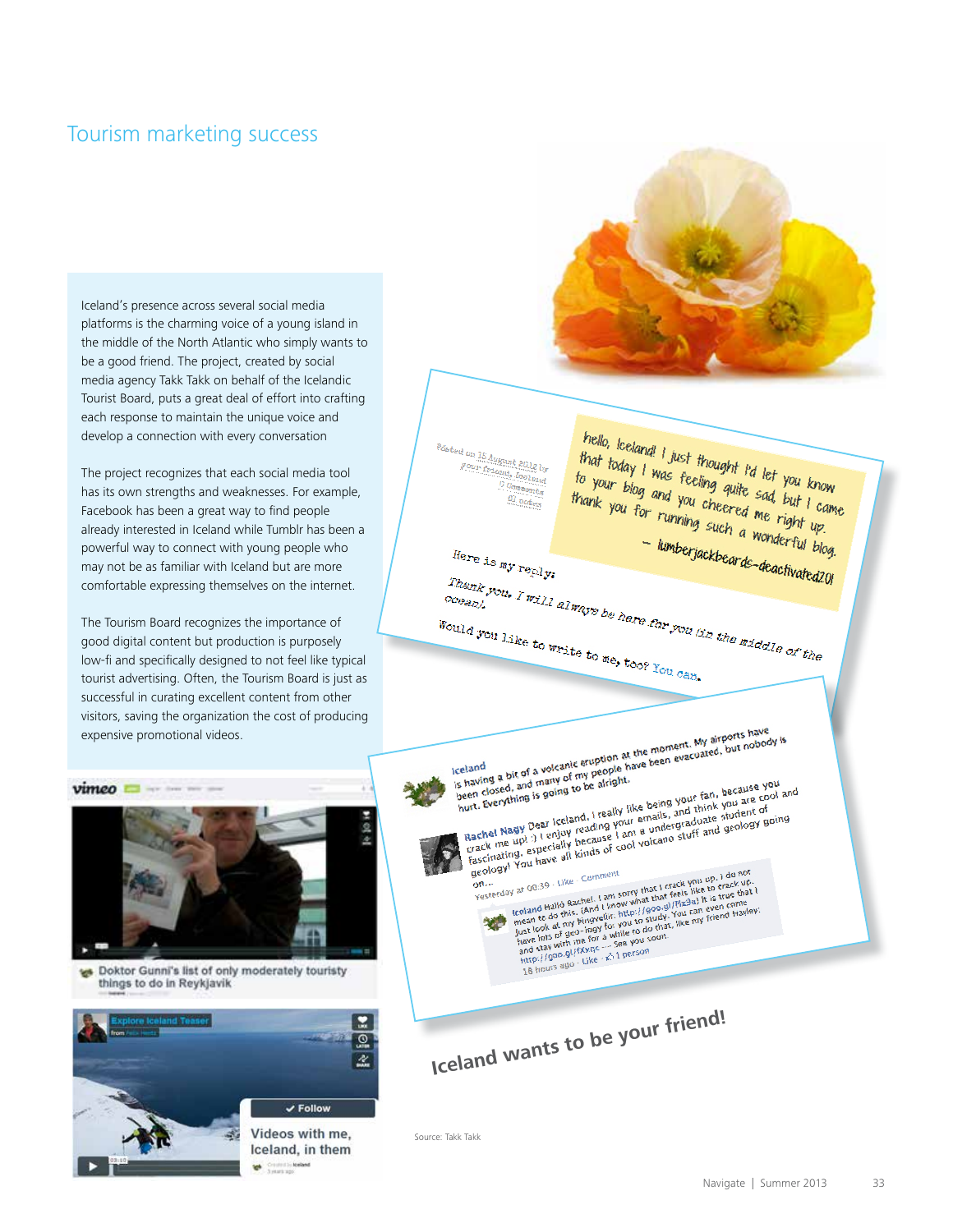# Access

#### **Annual passenger total through Keflavik International Airport**



#### **Airline passengers by country of origin**



- Due to its low population density, Iceland is ranked highly by the World Economic Forum for its tourism infrastructure, with high rankings in airport density, presence of major car rental companies and hotel rooms per capita.
- Iceland's main international carriers Icelandair and Wow Air operate out of Keflavik International Airport (about 50km southwest of Reykjavík) while SAS, Norwegian, Easyjet and Primera Air also offer scheduled flights year-round. More flights are offered during the summer months by Lufthansa, German Wings, and Delta Airlines among others.
- Icelandair announced a 15% increase in flights for 2012 including new destinations in the outdoors-loving markets of Anchorage and Denver.
- Wow Air, after acquiring Iceland Express, offers discount fares from Europe but plans to expand into the U.S. in 2014.
- The Reykjavík Domestic Airport cannot support the same number of large aircraft as Keflavik but is the hub for flying within Iceland to many of the main towns as well as to Greenland and the Faroe Islands.
- Roads in the south-west are well-maintained, however many of the mountain roads and interior of Iceland are impassable in the winter and require 4-wheel drive. Bus service can be inconvenient and lengthy to reach destinations around the country.
- In a summer 2011 internet survey by the Icelandic Tourist Board, 46% of international visitors rented a car to travel, 37% took regular bus routes and 36% took organised tour routes.
- By sea, there is a ferry which operates between Denmark and eastern Seyðisfjörður. It's popularity has fallen 19% to 12,505 visitors in 2011 (from 15,356 in 2007).
- Cruise ship passengers to Iceland have increased from 27,000 passengers in 2000 to approximately 66,000 in 2011, growing approximately 9.3% per year. 95% of vessels that visit Iceland berth in Reykjavik.

Sources: http://www.cnn.com/2012/12/14/travel/iceland-tourism-grimsson -CNN story quoted <http://www.businesswire.com/news/home/20121017006019/en/Record-Traffic->

Continues-Iceland-Tourism

[http://www.icelandreview.com/icelandreview/daily\\_news/Iceland%E2%80%99s\\_](http://www.icelandreview.com/icelandreview/daily_news/Iceland%E2%80%99s_) Wow\_Air\_Sets\_Its\_Sights\_on\_US\_Market\_0\_398600.news.aspx Keflavik Airport Statistics

<http://www.kefairport.is/English/Shortcuts/Statistics/Passengers-Statistics/2012/> Icelandic Tourist Board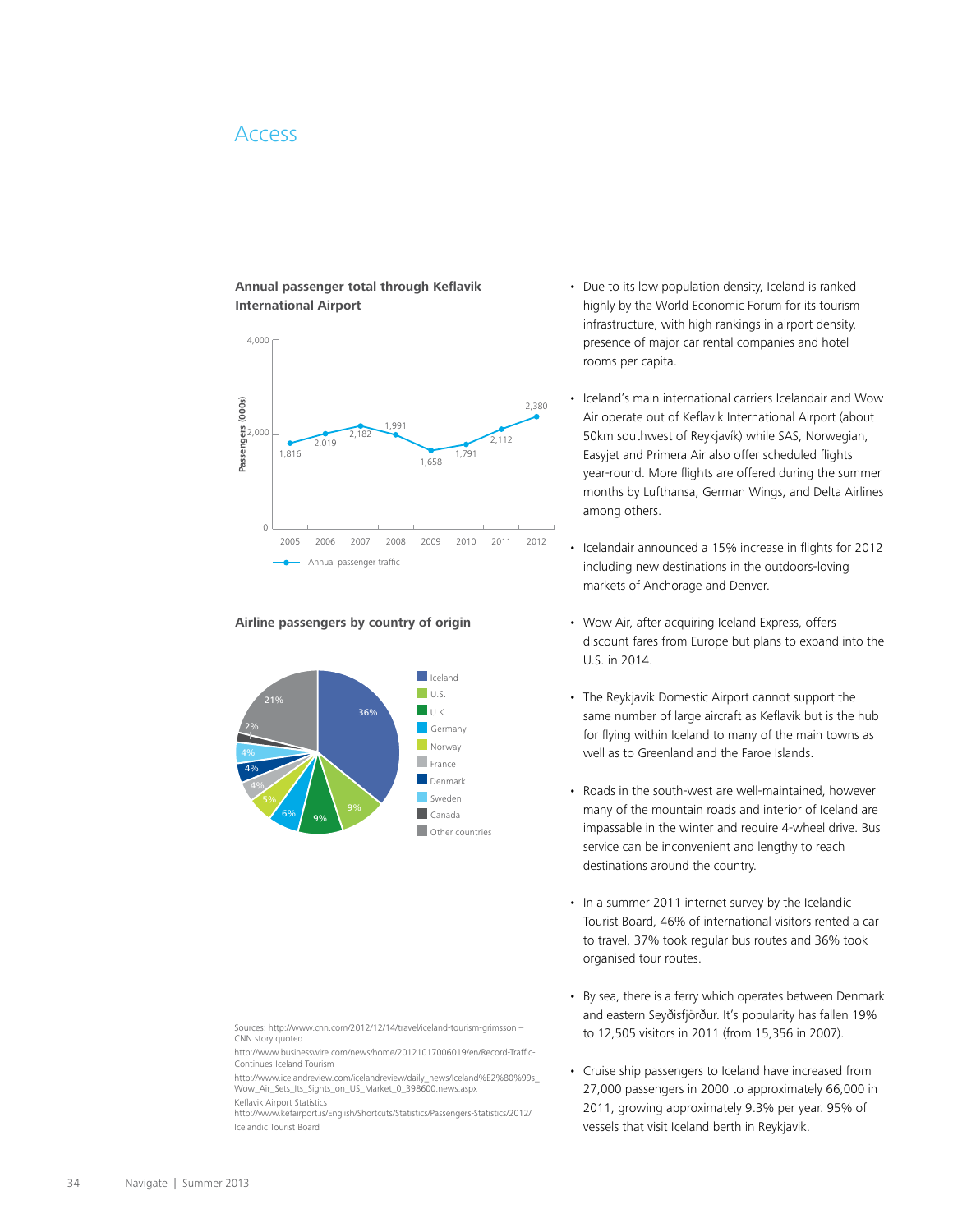# Product

- In an effort to maintain consistently high service and environmental standards, the VAKINN quality assurance organization was introduced by the Icelandic Tourist Board in 2012 as a service for the tourism industry. Only tourism operators meeting the VAKINN'S comprehensive assessment criteria will earn the right to carry Iceland's official quality label. An accommodation rating system already in place will be replaced by the new system in 2013.
- Iceland's off the beaten path credentials continue to be a major draw for hikers and outdoor enthusiasts, while also attracting international tourists with niche offerings such as horseback riding tours, helicopter and heli-skiing tours, and bicycle and motorbike tours.
- Nature and scenery is considered Iceland's top strength by international travellers, but many arts and music festivals including Design March, Reykjavik Fashion Festival, Reykjavik Art Festival, LÓKAL theatre festival, as well as international film and literary festivals are attracting more cultural travellers.
- Iceland has been considered good value for money since its currency devaluation, but as the country's economy recovers the tourism product becomes less affordable. From 2011 to 2013, Iceland dropped 40 places on the WEF's Travel and Tourism Competitiveness Report to a 121st ranking for price competitiveness.
- Visitors generally paid ISK 90,055 (USD \$774) for their air fare/cruise ship ticket. Those on package tours commonly paid \$2,134 for the trip. Packages often included accommodation (90.7%), flight/cruise ship tickets (67.5%), sightseeing tours (57.2%), and a rental car (26.4%).

#### **Included in package tour (%)**



#### **What are Iceland's strengths in the tourism industry?**

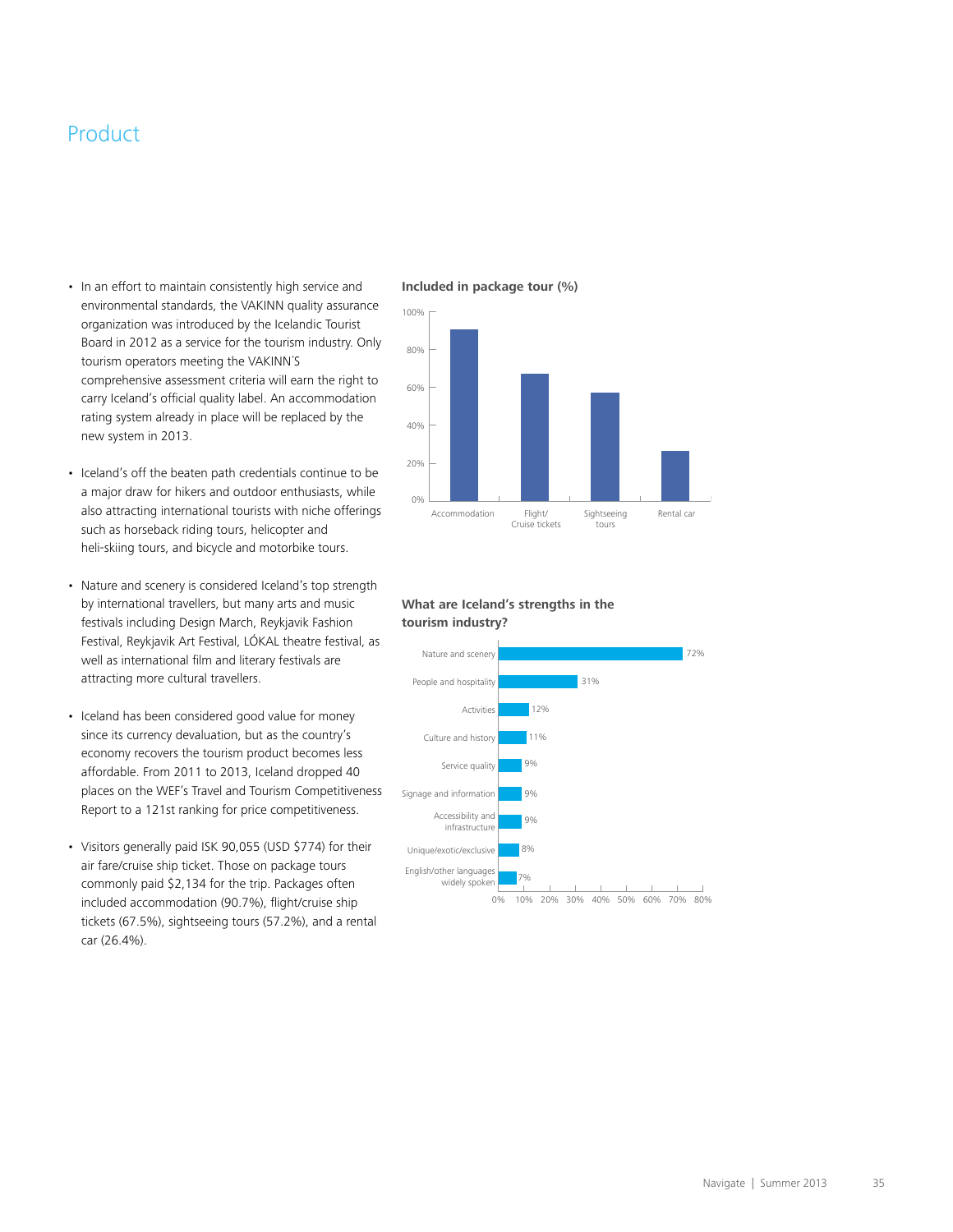# <span id="page-37-0"></span>Methodology

Deloitte's Travel, Hospitality & Leisure team and the Tourism Industry Association of Canada (TIAC) research and identify key travel trends across the Canadian and global marketplaces.

In March 2013, we conducted an online survey, which polled 1,155 Canadians aged 18 to 65+, to gauge their insights on future travel trends.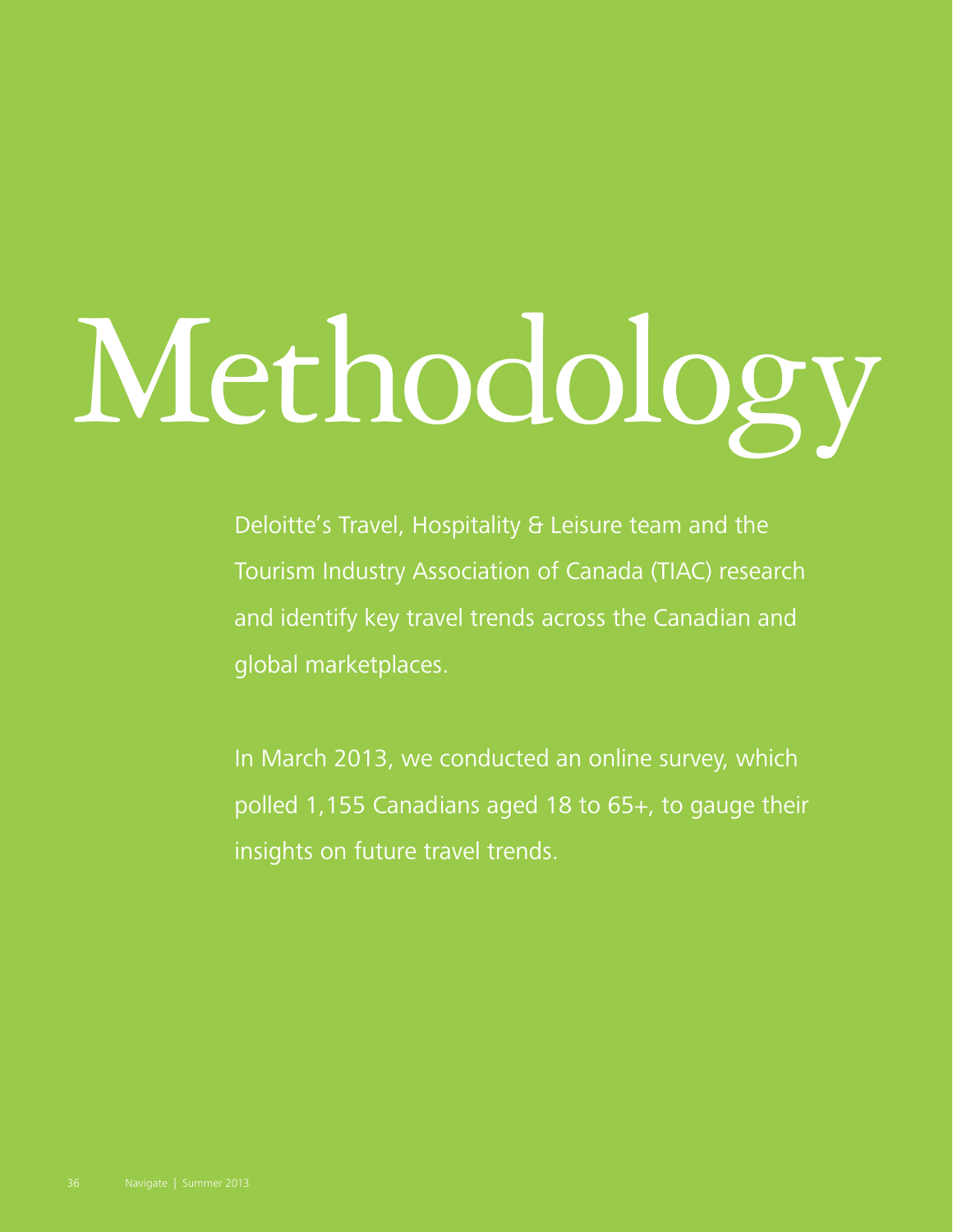### **The survey panel (travellers)**

| <b>Gender</b> |     |
|---------------|-----|
|               |     |
| Male          | 48% |
| Female        | 52% |
|               |     |
| Age           |     |
| $18 - 24$     | 6%  |
|               |     |
| $25 - 34$     | 22% |
| $35 - 44$     | 10% |
|               |     |
| $45 - 54$     | 29% |
| $55 - 64$     | 22% |
|               |     |
| $65+$         | 11% |

| Geography                |       |
|--------------------------|-------|
| Western Canada           | 26%   |
| Ontario                  | 33%   |
| Quebec                   | 21%   |
| Atlantic Canada          | 6%    |
| <b>Household income</b>  |       |
| Under \$50,000           | 22%   |
| $$50,000 - $99,999$      | 35%   |
| $$100,000 - $149,999$    | 20%   |
| $$150,000 - $199,999$    | 4%    |
| \$200,000+               | 2%    |
| Undisclosed              | 17%   |
| <b>Total respondents</b> | 1,155 |